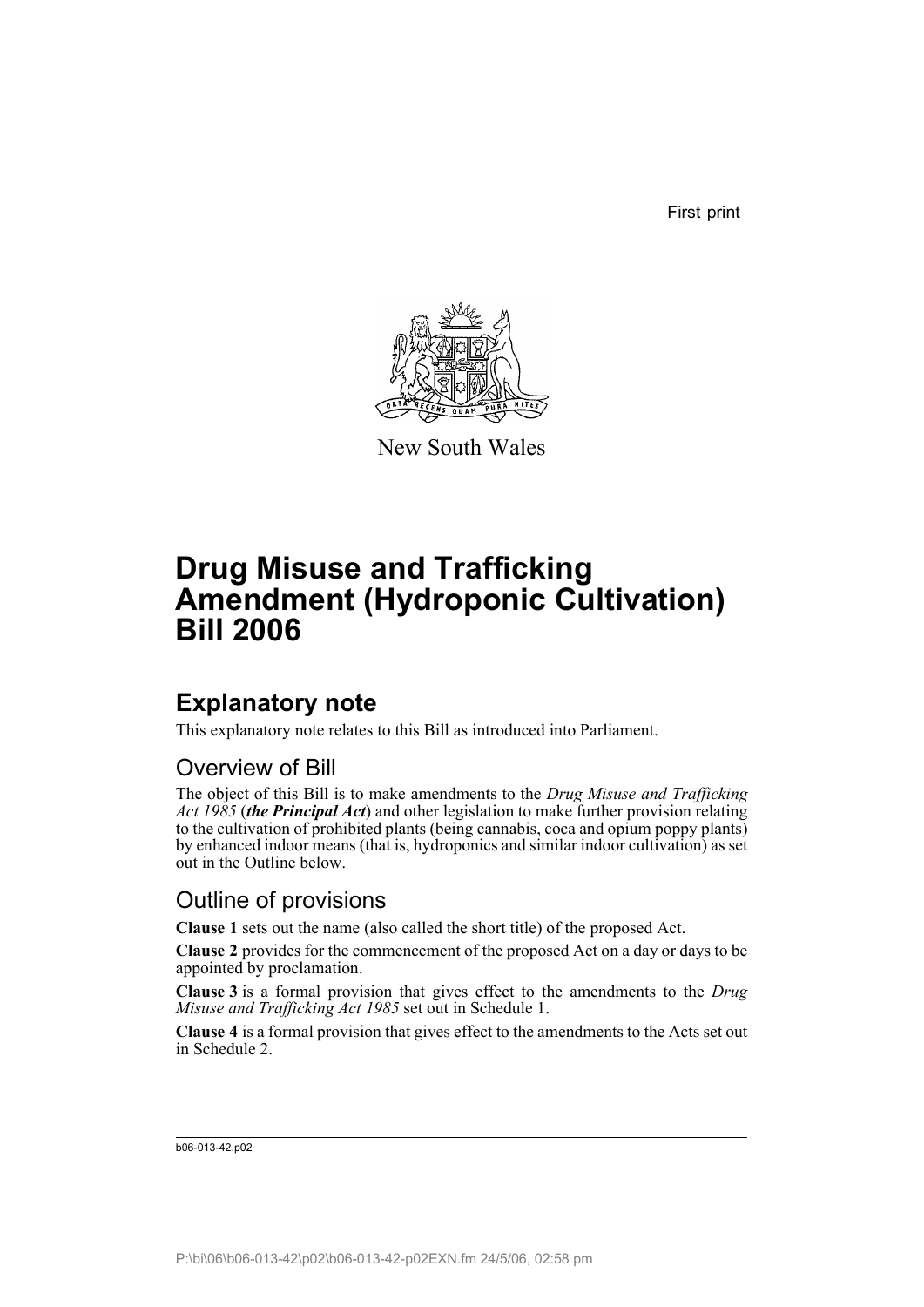Explanatory note

**Clause 5** provides for the repeal of the proposed Act after all the amendments made by the proposed Act have commenced. Once the amendments have commenced the proposed Act will be spent and section 30 of the *Interpretation Act 1987* provides that the repeal of an amending Act does not affect the amendments made by that Act.

## **Schedule 1 Amendment of Drug Misuse and Trafficking Act 1985**

#### **General amendments relating to cultivation of prohibited plants by enhanced indoor means**

**Schedule 1 [1]** inserts a proposed definition of *cultivation by enhanced indoor means* into section 3 (1) of the Principal Act. The definition provides that *cultivation by enhanced indoor means*, in relation to a prohibited plant, means cultivation of the plant:

- (a) that occurs inside a building or structure, and
- (b) that involves any one or more of the following:
	- (i) the nurture of the plant in nutrient-enriched water (with or without mechanical support),
	- (ii) the application of an artificial source of light or heat,
	- (iii) suspending the plant's roots and spraying them with nutrient solution.

**Schedule 1 [3] and [4]** make consequential amendments to the definition of *prohibited plant* in section 3 (1) of the Principal Act.

**Schedule 1 [17]** amends Schedule 1 to the Principal Act to provide that, in relation to cannabis plants cultivated by enhanced indoor means, for the purposes of that Act:

- (a) the small quantity applicable to those plants is 5 plants (the same number as is applicable to other cannabis plants), and
- (b) the indictable quantity applicable to those plants is 50 plants (the same number as is applicable to other cannabis plants), and
- (c) the commercial quantity applicable to those plants is 50 plants (where the commercial quantity applicable to other cannabis plants is  $\overline{250}$  plants), and
- (d) the large commercial quantity applicable to those plants is 200 plants (where the large commercial quantity applicable to other cannabis plants is 1,000 plants).

#### **New offence relating to cultivation of certain quantities of prohibited plants by enhanced indoor means for a commercial purpose**

**Schedule 1 [5]** amends section 23 (Offences with respect to prohibited plants) of the Principal Act to create a new offence. Proposed section 23 (1A) provides that a person who: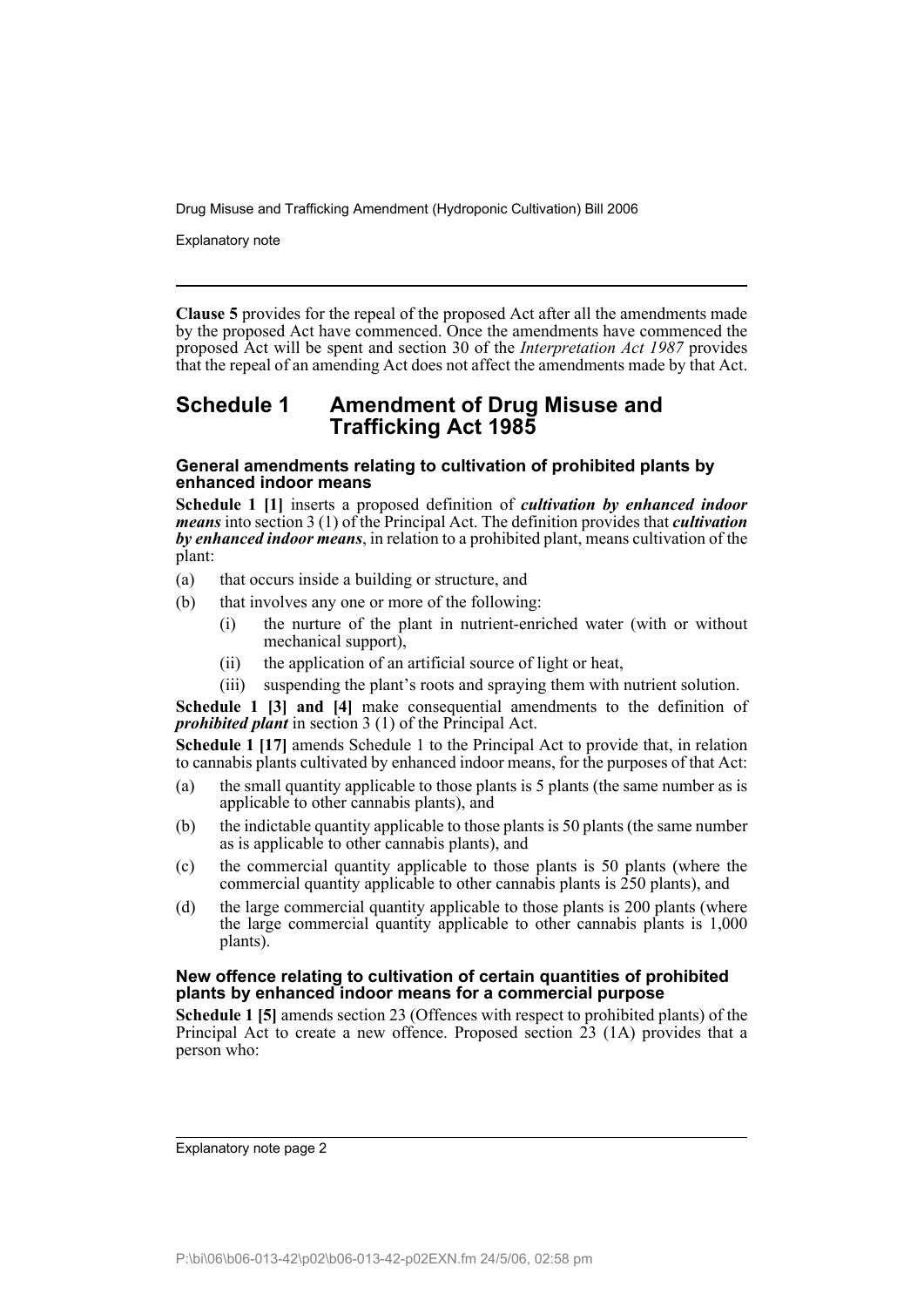Explanatory note

- (a) cultivates by enhanced indoor means, or knowingly takes part in the cultivation by enhanced indoor means of, a number of prohibited plants which is:
	- (i) not less than the small quantity applicable to the prohibited plants (that is, not less than 5 plants), and
	- (ii) less than the commercial quantity applicable to those prohibited plants (that is, in relation to cannabis plants, less than 50 plants and, in relation to other prohibited plants, 250 plants), and
- (b) cultivates, or knowingly takes part in the cultivation of, those prohibited plants for a commercial purpose,

is guilty of an offence.

**Schedule 1 [7]** inserts proposed section 23 (6) into the Principal Act to provide that in section 23 and proposed section 23A of the Principal Act (see below), *cultivating a prohibited plant for a commercial purpose* includes cultivating the plant:

- (a) with the intention of selling it or any of its products, or
- (b) with the belief that another person intends to sell it or any of its products.

**Schedule 1 [5]** also inserts proposed section 23 (1B) and (1C), and **Schedule 1 [6]** substitutes section 23 (3) and inserts proposed section 23 (3A), into the Principal Act as consequential amendments. The proposed subsections are alternative verdict provisions and enable juries that are not satisfied that a person has committed the offence the person is charged with to convict the person of a lesser offence (if they are satisfied the person has committed that offence).

**Schedule 1 [11]** amends section 33 (which deals with penalties for offences involving commercial quantities) of the Principal Act to provide that the maximum penalties relating to the offence under proposed section 23 (1A) are the same as the penalties relating to other section 23 offences dealing with commercial quantities of prohibited drugs, that is:

- (a) a fine of 3,500 penalty units (currently \$385,000) or imprisonment for 15 years, or both, or
- (b) if the court is satisfied that the offence involved not less than the large commercial quantity applicable to the prohibited plant (that is not less than  $200$  plants)—a fine of  $5,000$  penalty units (currently \$550,000) or imprisonment for 20 years, or both.

#### **Offences relating to enhanced indoor cultivation of prohibited plants in presence of children**

**Schedule 1 [8]** inserts proposed section 23A (Offences with respect to enhanced indoor cultivation of prohibited plants in presence of children) into the Principal Act. Proposed section  $23\text{\AA}$  (1) prohibits a person, who cultivates, or knowingly takes part in the cultivation of, a prohibited plant by enhanced indoor means, exposing a child to that cultivation process, or to substances being stored for use in that cultivation process. Proposed section 23A (8) provides that in the proposed section *child* means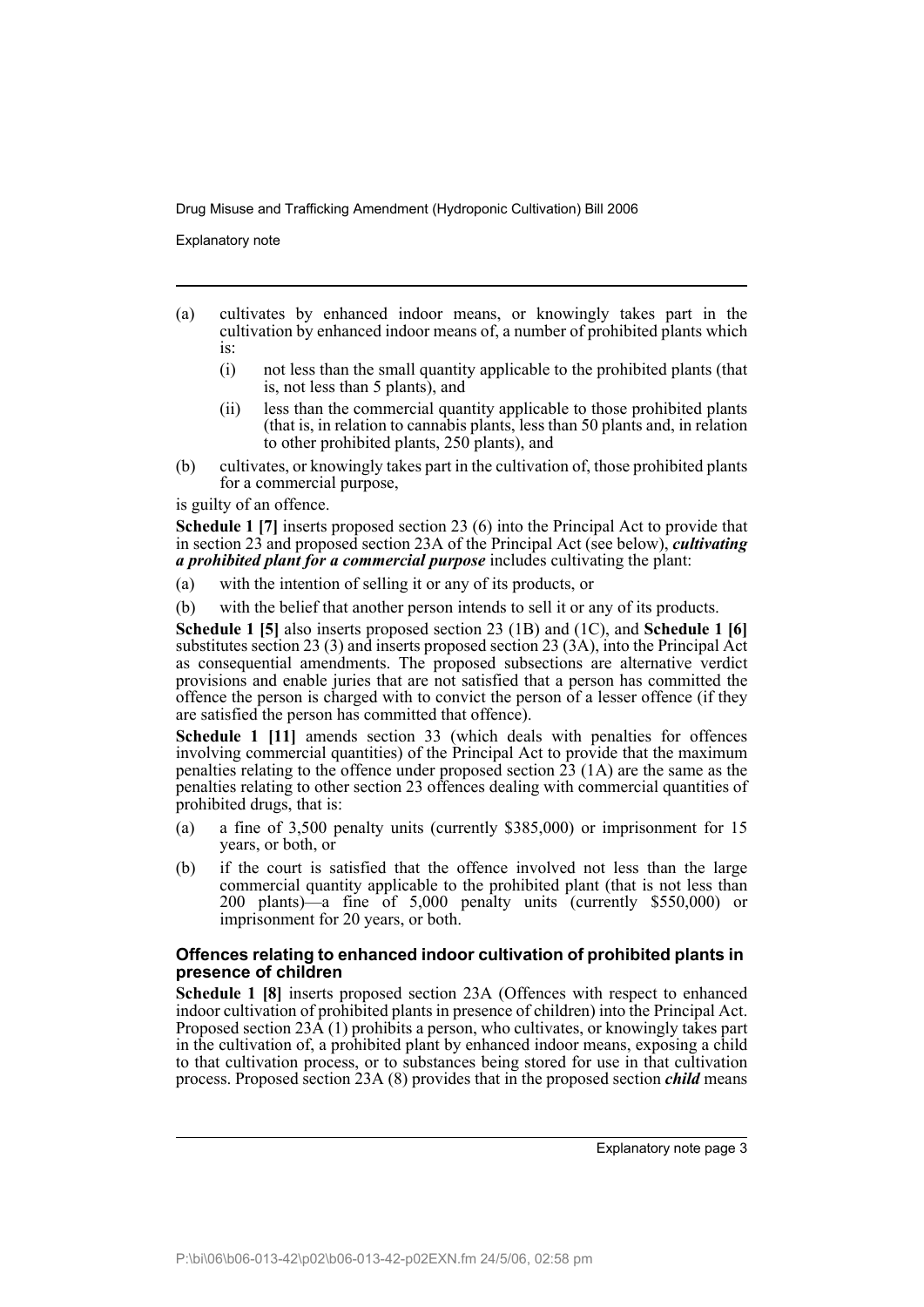Explanatory note

a person who is under the age of 16 years. Proposed section 23A (2) creates an aggravated form of the offence under proposed section 23A (1) where the number of prohibited plants cultivated is not less than the commercial quantity applicable to those plants (that is, not less than 50 plants). Proposed section  $23\vec{A}$  (3) creates an aggravated form of the new offence under proposed section 23 (1A) (see above). The subsection provides that it is an offence if a person:

- (a) cultivates by enhanced indoor means, or knowingly takes part in the cultivation by enhanced indoor means of, a number of prohibited plants which is:
	- (i) not less than the small quantity applicable to the prohibited plants (that is, not less than 5 plants), and
	- (ii) less than the commercial quantity applicable to those prohibited plants (that is, in relation to cannabis plants, less than 50 plants and, in relation to other prohibited plants, 250 plants), and
- (b) cultivates, or knowingly takes part in the cultivation of, those prohibited plants for a commercial purpose, and
- (c) exposes a child to that cultivation process, or to substances being stored for use in that cultivation process.

The remaining subsections of proposed section 23A provide:

- (a) for alternative verdicts of lesser offences if certain elements of the new offences are not made out during a trial, and
- (b) that it is a defence to a prosecution for an offence under proposed section 23A (1), (2) or (3) if the defendant establishes that the exposure of the child to the prohibited plant cultivation process, or to substances being stored for use in that process, did not endanger the health or safety of the child.

**Schedule 1 [9] and [10]** amend sections 30 (Indictable offences—summary disposal of unless prosecution elects otherwise) and 31 (Indictable offences—summary disposal of unless prosecution or accused elects otherwise) of the Principal Act to provide that the offence under proposed section 23A (1) may be dealt with summarily under those sections and that the maximum penalties relating to that offence when so dealt with summarily are the same as the penalties relating to section 23 (1). Those penalties are:

- (a) a fine of 50 penalty units (currently \$5,500) or imprisonment for 2 years, or both where the court is satisfied on the balance of probabilities that the number of prohibited plants concerned in the commission of the offence is not more than the small quantity applicable to the prohibited plants (that is, 5 plants), or
- (b) a fine of 100 penalty units (currently \$11,000) or imprisonment for 2 years, or both where the court is satisfied on the balance of probabilities that the number of prohibited plants concerned in the commission of the offence is not more than the indictable quantity applicable to the prohibited plants (that is, 50 plants).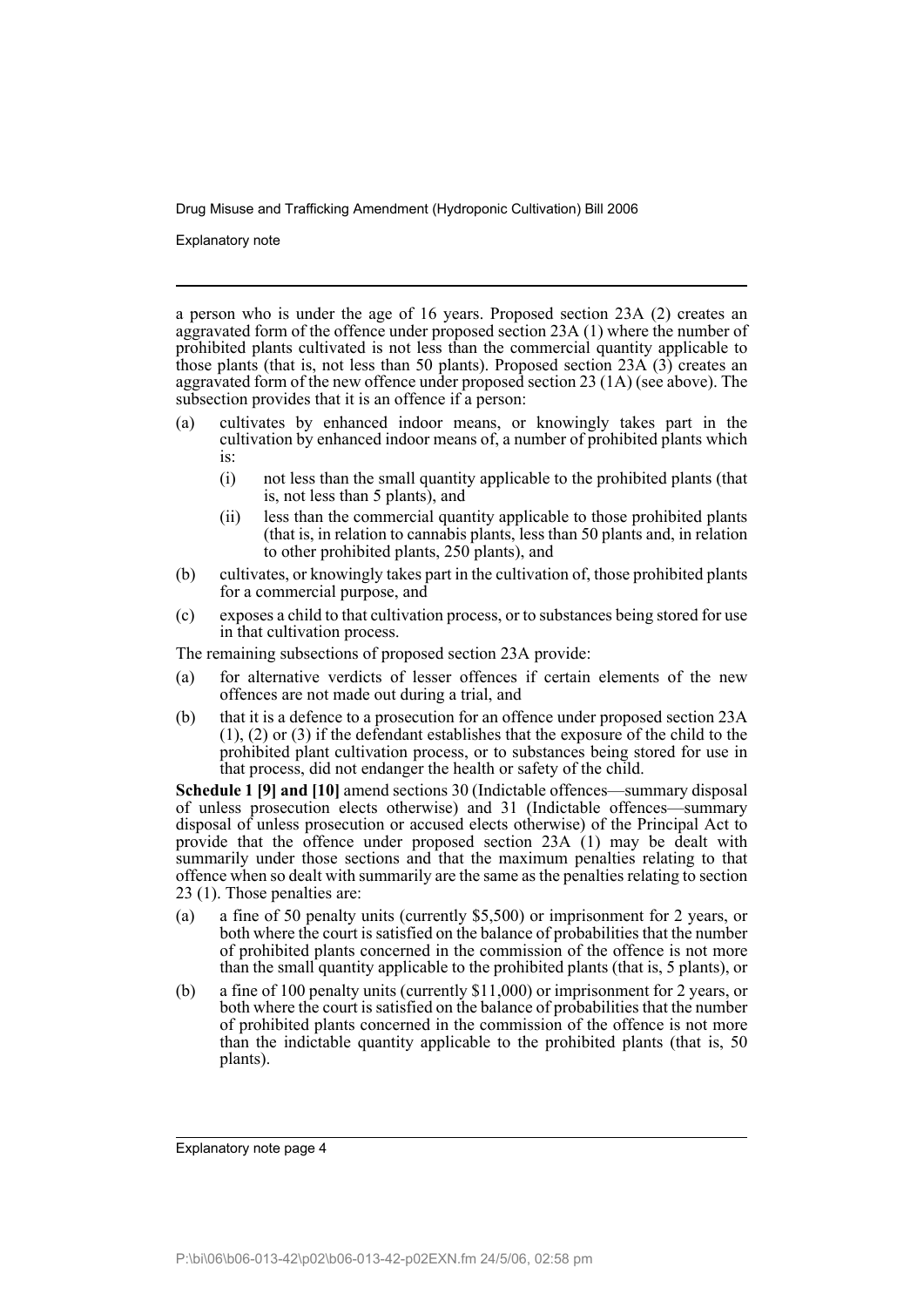Explanatory note

**Schedule 1 [12]** inserts proposed section 33AD into the Principal Act to provide for maximum penalties for the new offences under proposed section 23A. The penalty for an offence under proposed section 23A (1) is a fine of 2,400 penalty units (currently \$264,000) or imprisonment for 12 years, or both. The penalty for an offence under section  $23A(2)$  or (3) is a fine of 4,200 penalty units (currently \$462,000) or imprisonment for 18 years, or both. However, if the court concerned is satisfied that an offence under section  $23A(2)$  or (3) involved not less than the large commercial quantity of the prohibited plant concerned (that is, not less than  $200$ ) plants), the penalty for the offence is a fine of 6,000 penalty units (currently  $$660,000$  or imprisonment for 24 years, or both.

#### **Amendments relating to drug premises provisions**

Part 2B (sections 36U–36ZC) of the Principal Act contains special provisions relating to drug premises. Currently, *drug premises* are defined in section 3 (1) of the Principal Act to mean any premises that are used for the unlawful supply or manufacture of prohibited drugs. (Prohibited plants do not come within the definition of prohibited drugs).

**Schedule 1 [2]** repeals that definition of *drug premises* from section 3 (1) of the Principal Act and **Schedule 1 [13]** inserts a new section (proposed section 36TA) to provide that:

- (a) *drug premises* means any premises that are used for either or both of the following:
	- (i) the unlawful supply or manufacture of prohibited drugs,
	- (ii) the unlawful commercial cultivation of prohibited plants by enhanced indoor means.
- (b) *commercial cultivation*, in relation to prohibited plants, means:
	- (i) the cultivation of a number of prohibited plants which is not less than the commercial quantity applicable to those plants (that is, in relation to cannabis plants cultivated by enhanced indoor means, 50 plants), or
	- (ii) the cultivation of a number of prohibited plants which is:
		- (A) not less than the small quantity applicable to those plants (that is, in relation to cannabis plants cultivated by enhanced indoor means, 5 plants), and
		- (B) less than the commercial quantity applicable to those plants,
		- where the plants or their products are intended by any person for sale.

Consequently, the provisions of Part 2B of the Principal Act will apply to premises that are used for the unlawful commercial cultivation of prohibited plants by enhanced indoor means.

**Schedule 1 [15]** makes a corresponding amendment to section 36W (1) (Evidence that premises are drug premises) of the Principal Act. The amendment will provide that a court must not find a person guilty of an offence against Part 2B of the Principal Act unless the prosecution satisfies the court beyond a reasonable doubt that at the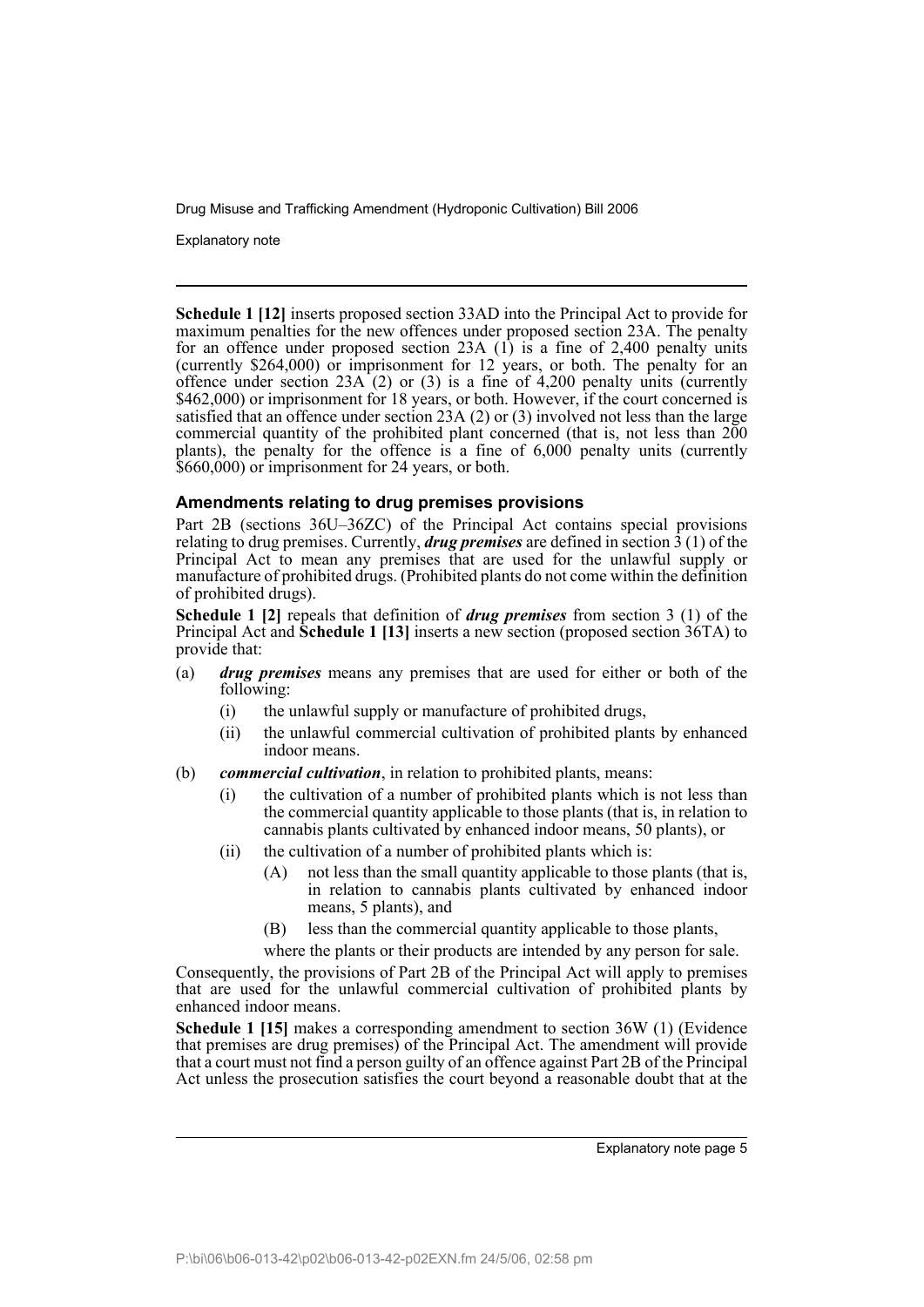Explanatory note

time the offence is alleged to have been committed any premises involved in the offence were being used for either or both of the following:

- (a) the unlawful supply or manufacture of prohibited drugs,
- (b) the unlawful commercial cultivation of prohibited plants by enhanced indoor means.

**Schedule 1 [16]** inserts proposed section 36W (3) into the Principal Act. In a parallel manner to current section  $36W(2)$  (which relates to premises used for the unlawful supply or manufacture of prohibited drugs), proposed section 36W (3) sets out a number of matters that a court may have regard to when determining whether premises involved in the offence were being used for the unlawful commercial cultivation of prohibited plants by enhanced indoor means (without limiting any other matters to which the court may have regard). Amongst those matters are the following:

- (a) evidence that there was found on those premises equipment such as:
	- (i) electric lights of 250 watts or higher, or
	- (ii) fluorescent lights that combine the red and blue part of the light spectrum, or
	- (iii) light units comprising high intensity discharge lamps, ballasts, lamp mounts and reflectors (also called ballast boxes), or
	- (iv) growing chambers with spray arm manifolds, hydro-controls and digital timers,
- (b) evidence that there was found on those premises, or in the possession of a person on the premises, documents or literature concerned with hydroponic or other enhanced indoor cultivation methods or with cannabis cultivation or both,
- (c) evidence that there was found on those premises, or in the possession of a person on the premises, cannabis seeds, cut cannabis leaf, cannabis plants or plant clones,
- (d) evidence that there was found on those premises, or in the possession of a person on the premises, minerals, chemicals or nutrients, or their packaging, typically used in enhanced indoor cultivation of cannabis plants,
- (e) evidence that there was abnormally high or low electricity consumption for those premises in relation to other premises of that type not used for such cultivation,
- (f) evidence of an apparently unauthorised connection to, or bypass of, the electricity supply to those premises,
- (g) evidence that there was found on those premises any documents or other records, including any computer records, that appear to have been kept or used in connection with the unlawful cultivation by enhanced indoor means of a prohibited plant,
- (h) any other matters as are prescribed by the regulations under the Principal Act.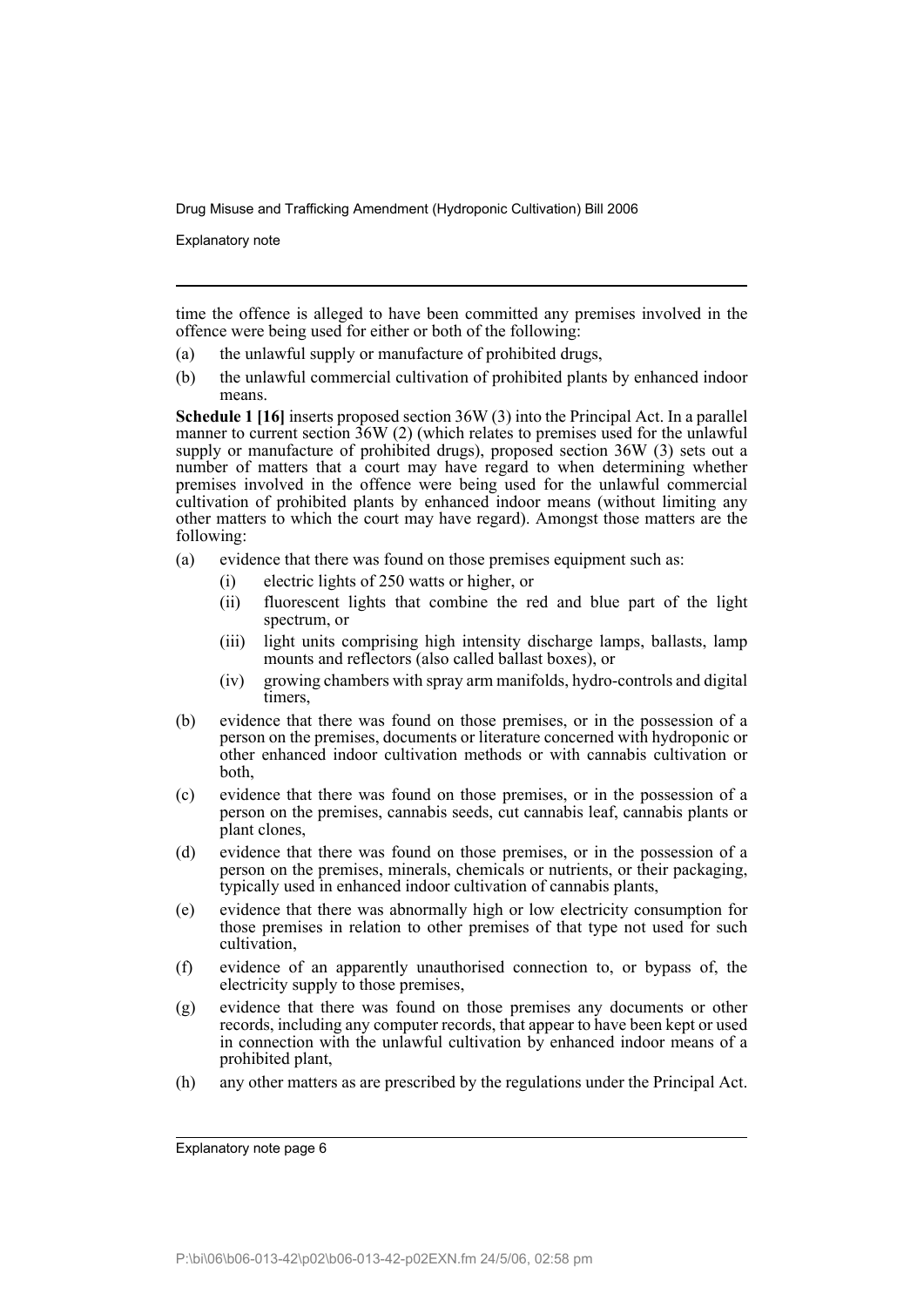Explanatory note

**Schedule 1 [14]** makes a consequential amendment to section 36V of the Principal Act.

## **Schedule 2 Amendment of other Acts**

**Schedule 2.1** amends sections 64 to 70 of the *Electricity Supply Act 1995* to increase the maximum penalties for the offences contained in those sections from 200 penalty units (currently  $$22,000$ ) in the case of a corporation and 50 penalty units (currently \$5,500) in any other case to 2,000 penalty units (currently \$220,000) in the case of a corporation and 100 penalty units (currently \$11,000) or imprisonment for two years, or both in any other case.

The amended sections are as follows:

- (a) section 64—Theft of electricity,
- (b) section 65—Interference with electricity works,
- (c) section 66—Interference with electricity meters,
- (d) section 67—Interference with distribution network service provider's seals,
- (e) section 68—Unauthorised connections,
- (f) section 69—Unauthorised increase in capacity of connections,
- (g) section 70—Unauthorised alterations and additions to electrical installations.

**Schedule 2.2** makes amendments to certain provisions in Division 1 (Drug premises) of Part 11 (Drug detection powers) of the *Law Enforcement (Powers and Responsibilities) Act 2002* that parallel the amendments to Part 2B of the Principal Act outlined above. The Division contains special provisions that deal with the issue and execution of search warrants relating to drug premises.

**Schedule 2.2 [2]** replaces the definition of *drug premises* in section 139 (1) (which provides definitions for the purposes of Division 1 of Part 11) of the *Law Enforcement (Powers and Responsibilities) Act 2002* to provide that *drug premises* means any premises that are used for either or both of the following:

- (a) the unlawful supply or manufacture of prohibited drugs,
- (b) the unlawful cultivation of prohibited plants by enhanced indoor means.

Consequently, the provisions of Division 1 of Part 11 of that Act will apply to premises that are used for the unlawful cultivation of prohibited plants by enhanced indoor means.

**Schedule 2.2 [1]** inserts a definition of *cultivation by enhanced indoor means* into section 139 (1) of the *Law Enforcement (Powers and Responsibilities) Act 2002* (which is the same definition as the one that is to be inserted into the Principal Act).

**Schedule 2.2 [3] and [4]** make consequential amendments.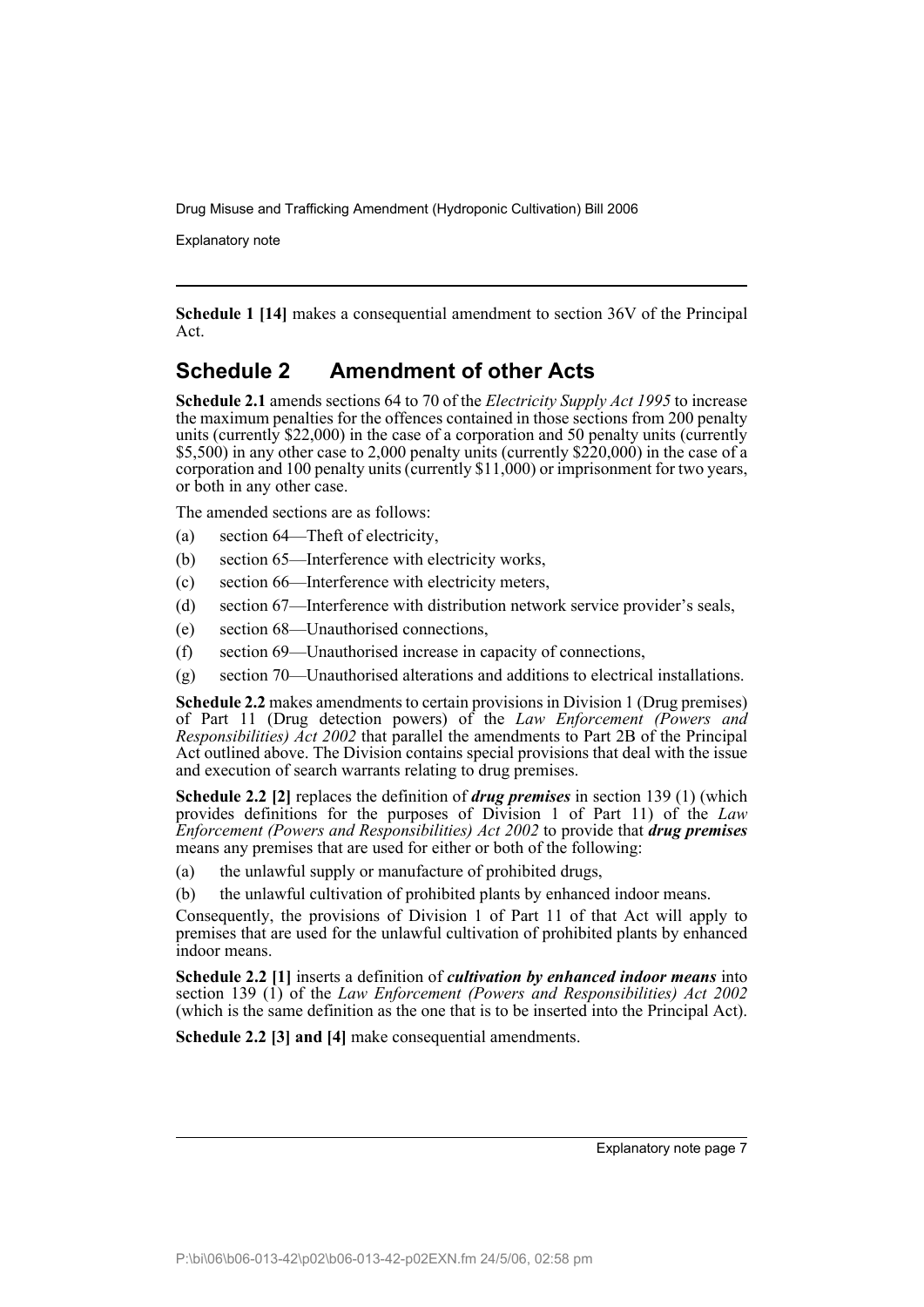Explanatory note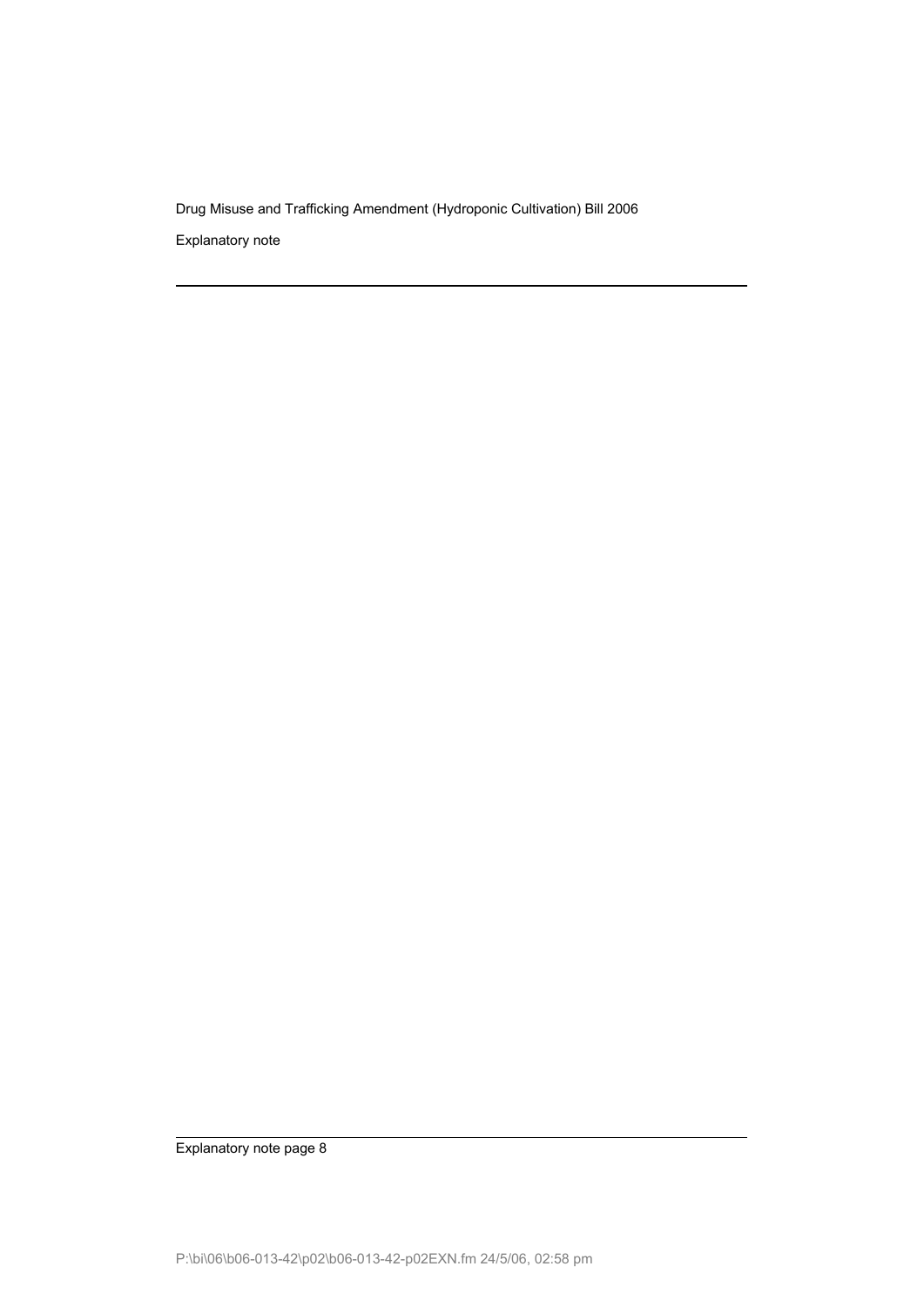First print



New South Wales

# **Drug Misuse and Trafficking Amendment (Hydroponic Cultivation) Bill 2006**

## **Contents**

|            |                                                            | Page |
|------------|------------------------------------------------------------|------|
|            | Name of Act                                                |      |
|            | Commencement                                               |      |
|            | Amendment of Drug Misuse and Trafficking Act 1985 No 226 2 |      |
|            | Amendment of other Acts                                    |      |
| 5          | Repeal of Act                                              | 2    |
| Schedule 1 | Amendment of Drug Misuse and Trafficking Act 1985          | 3    |
| Schedule 2 | Amendment of other Acts                                    | 12   |
|            |                                                            |      |

b06-013-42.p02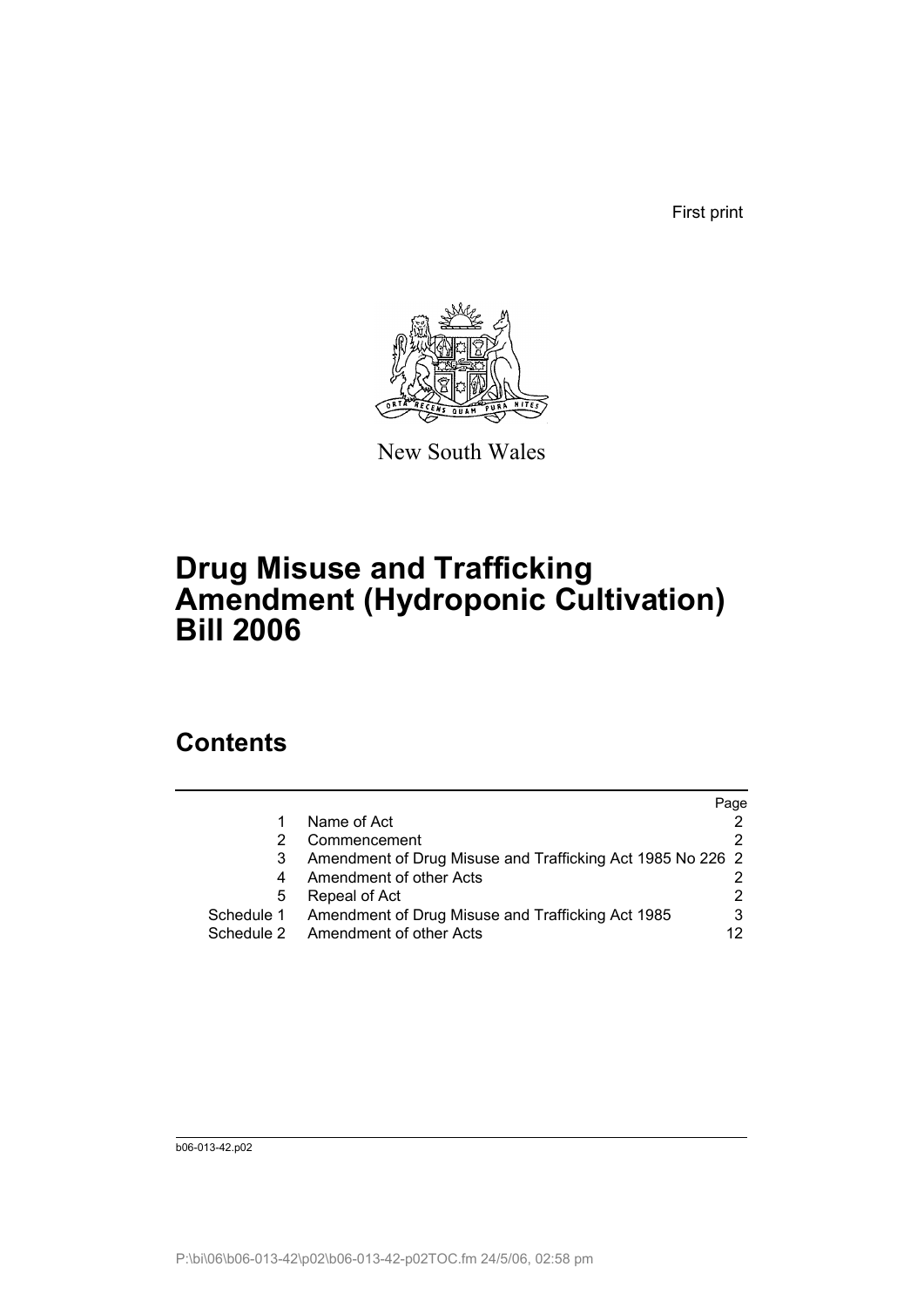Contents

Page

Contents page 2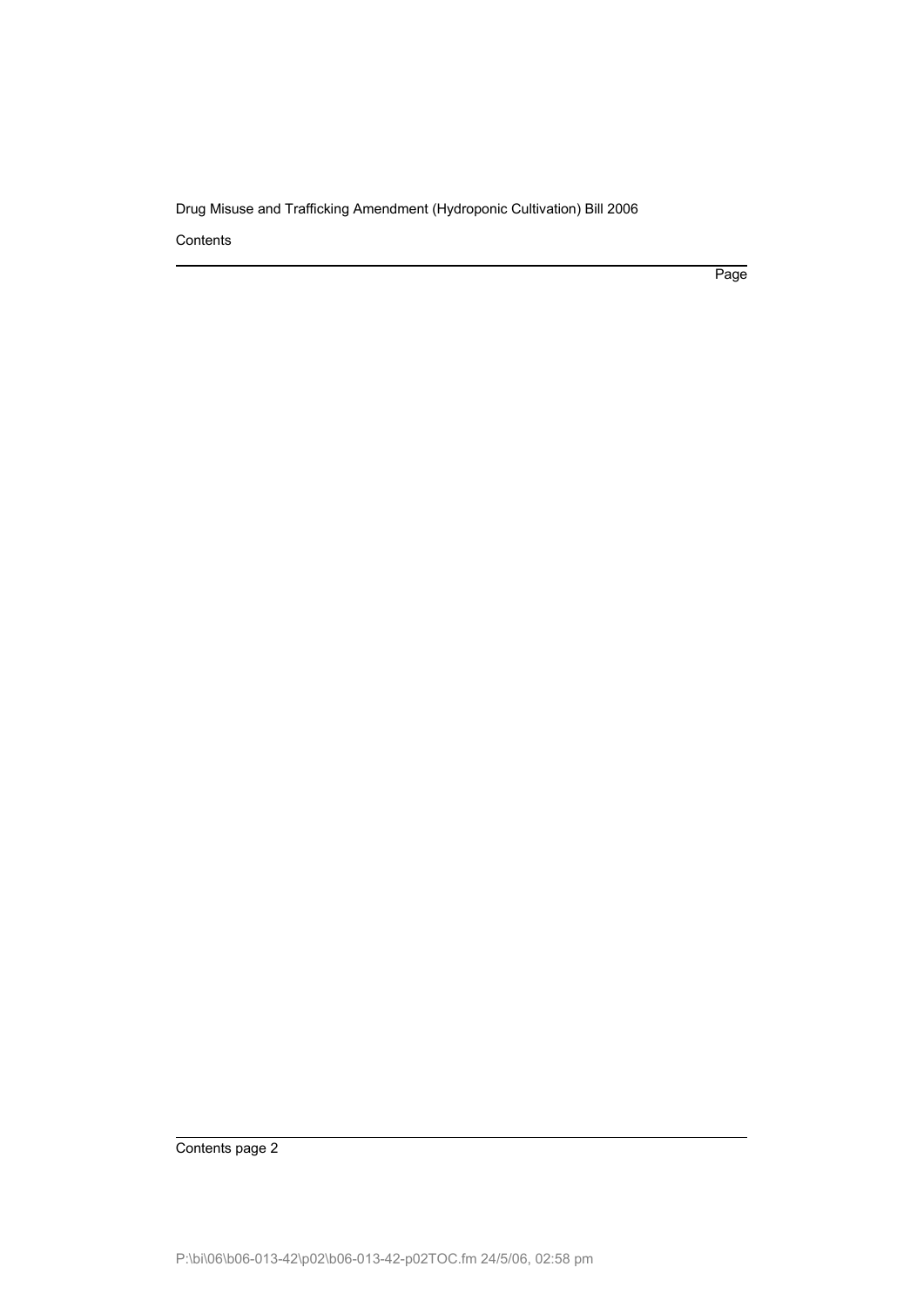

New South Wales

# **Drug Misuse and Trafficking Amendment (Hydroponic Cultivation) Bill 2006**

No , 2006

### **A Bill for**

An Act to amend the *Drug Misuse and Trafficking Act 1985* to make provision with respect to prohibiting the indoor cultivation of certain prohibited plants by enhanced means (such as the hydroponic cultivation of cannabis); and for other purposes.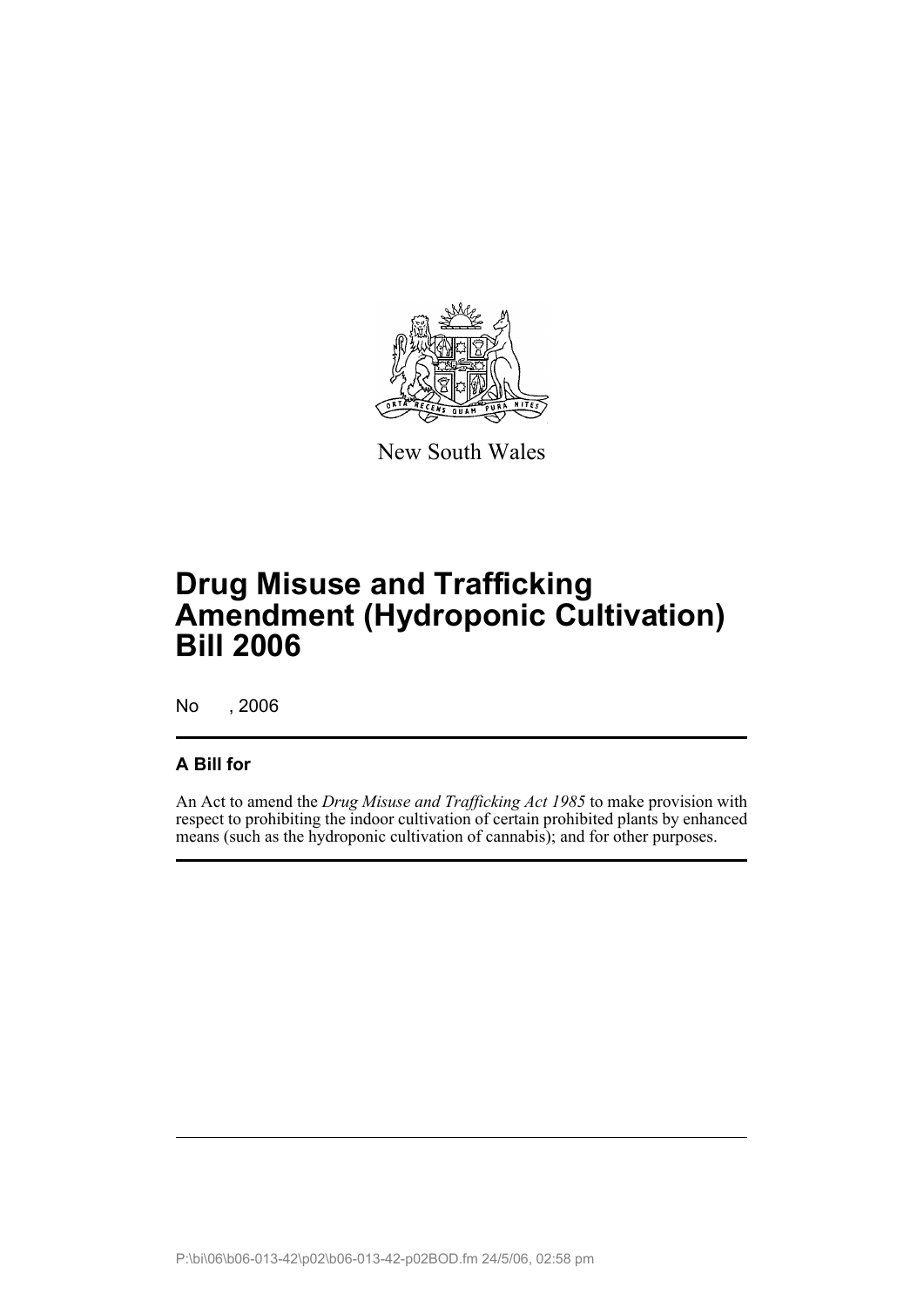|                  |     | The Legislature of New South Wales enacts:                                                                                                                | 1                   |  |  |  |  |
|------------------|-----|-----------------------------------------------------------------------------------------------------------------------------------------------------------|---------------------|--|--|--|--|
| 1<br>Name of Act |     |                                                                                                                                                           |                     |  |  |  |  |
|                  |     | This Act is the Drug Misuse and Trafficking Amendment (Hydroponic<br>Cultivation) Act 2006.                                                               | 3<br>$\overline{4}$ |  |  |  |  |
| $\mathbf{2}$     |     | <b>Commencement</b>                                                                                                                                       | 5                   |  |  |  |  |
|                  |     | This Act commences on a day or days to be appointed by proclamation.                                                                                      | 6                   |  |  |  |  |
| 3                |     | Amendment of Drug Misuse and Trafficking Act 1985 No 226                                                                                                  | $\overline{7}$      |  |  |  |  |
|                  |     | The Drug Misuse and Trafficking Act 1985 is amended as set out in<br>Schedule 1.                                                                          | 8<br>9              |  |  |  |  |
| 4                |     | <b>Amendment of other Acts</b>                                                                                                                            | 10                  |  |  |  |  |
|                  |     | The Acts specified in Schedule 2 are amended as set out in that<br>Schedule.                                                                              | 11<br>12            |  |  |  |  |
| 5                |     | <b>Repeal of Act</b>                                                                                                                                      | 13                  |  |  |  |  |
|                  | (1) | This Act is repealed on the day following the day on which all of the<br>provisions of this Act have commenced.                                           | 14<br>15            |  |  |  |  |
|                  | (2) | The repeal of this Act does not, because of the operation of section 30<br>of the <i>Interpretation Act 1987</i> , affect any amendment made by this Act. | 16<br>17            |  |  |  |  |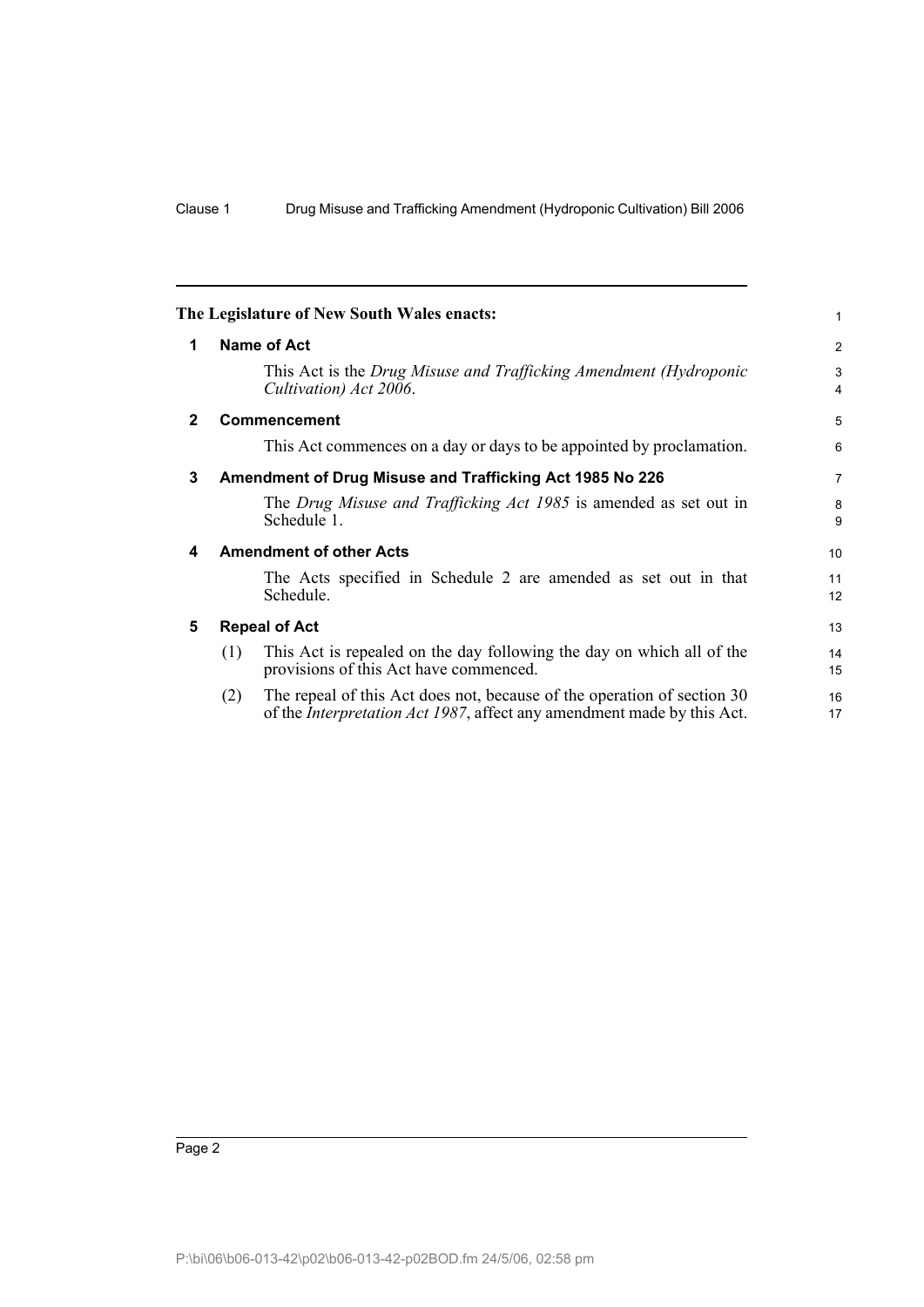Amendment of Drug Misuse and Trafficking Act 1985 Schedule 1

| <b>Schedule 1</b> |                                | <b>Amendment of Drug Misuse and</b><br><b>Trafficking Act 1985</b>                                                  | 1<br>$\overline{c}$ |
|-------------------|--------------------------------|---------------------------------------------------------------------------------------------------------------------|---------------------|
|                   |                                | (Section 3)                                                                                                         | 3                   |
| [1]               | <b>Section 3 Definitions</b>   |                                                                                                                     | 4                   |
|                   |                                | Insert in alphabetical order in section $3(1)$ :                                                                    | 5                   |
|                   |                                | <i>cultivation by enhanced indoor means</i> , in relation to a<br>prohibited plant, means cultivation of the plant: | 6<br>7              |
|                   | (a)                            | that occurs inside a building or structure, and                                                                     | 8                   |
|                   | (b)                            | that involves any one or more of the following:                                                                     | 9                   |
|                   |                                | the nurture of the plant in nutrient-enriched water<br>(i)<br>(with or without mechanical support),                 | 10<br>11            |
|                   |                                | the application of an artificial source of light or heat,<br>(ii)                                                   | 12                  |
|                   |                                | suspending the plant's roots and spraying them with<br>(iii)<br>nutrient solution.                                  | 13<br>14            |
| [2]               |                                | Section 3 (1), definition of "drug premises"                                                                        | 15                  |
|                   | Omit the definition.           |                                                                                                                     | 16                  |
| [3]               |                                | Section 3 (1), definition of "prohibited plant"                                                                     | 17                  |
|                   |                                | Omit paragraph (a) of the definition. Insert instead:                                                               | 18                  |
|                   | (a)                            | a cannabis plant cultivated by enhanced indoor means, or                                                            | 19                  |
|                   | $\left( a1\right)$             | a cannabis plant cultivated by any other means, or                                                                  | 20                  |
| [4]               |                                | Section 3 (1), definition of "prohibited plant"                                                                     | 21                  |
|                   |                                | Omit "paragraph (a)". Insert instead "paragraph (a), (a1)".                                                         | 22                  |
| [5]               |                                | Section 23 Offences with respect to prohibited plants                                                               | 23                  |
|                   | Insert after section $23(1)$ : |                                                                                                                     | 24                  |
|                   | (1A)                           | A person who:                                                                                                       | 25                  |
|                   | (a)                            | cultivates by enhanced indoor means, or knowingly takes                                                             | 26                  |
|                   |                                | part in the cultivation by enhanced indoor means of, a<br>number of prohibited plants which is:                     | 27<br>28            |
|                   |                                | (i)<br>not less than the small quantity applicable to the<br>prohibited plants, and                                 | 29<br>30            |
|                   |                                | less than the commercial quantity applicable to<br>(ii)<br>those prohibited plants, and                             | 31<br>32            |

Page 3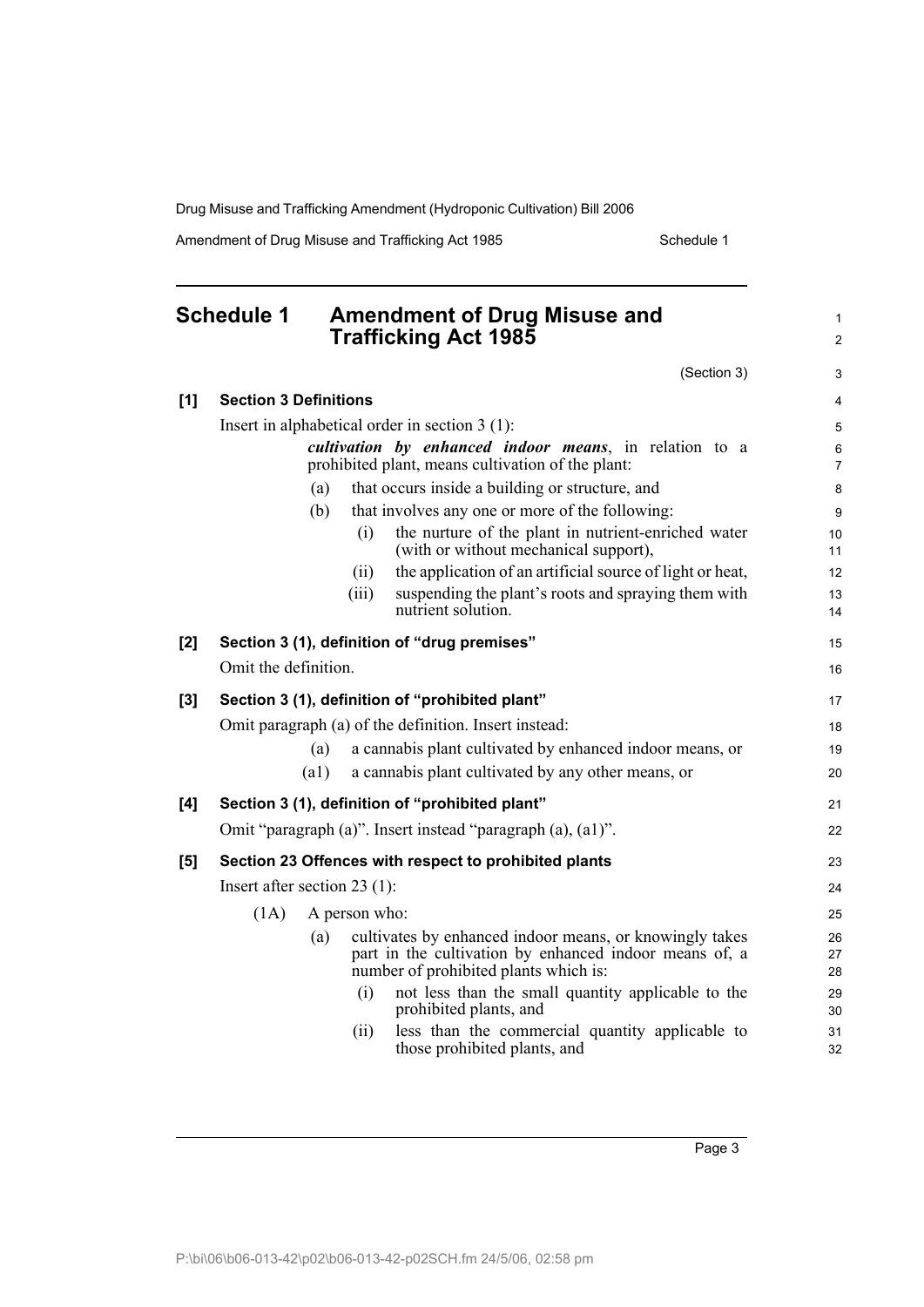(b) cultivates, or knowingly takes part in the cultivation of, those prohibited plants for a commercial purpose,

is guilty of an offence.

- (1B) If, on the trial of a person for an offence under subsection (1A), the jury is not satisfied that the number of prohibited plants involved is equal to or more than the small quantity applicable to the prohibited plants, the jury may acquit the person of the offence charged and find the person guilty of an offence under subsection (1) (a), and the person is liable to punishment accordingly.
- (1C) If, on the trial of a person for an offence under subsection (1A), the jury is not satisfied that the person cultivated, or knowingly took part in the cultivation of, a prohibited plant for a commercial purpose, the jury may acquit the person of the offence charged and find the person guilty of an offence under subsection (1) (a), and the person is liable to punishment accordingly.

#### **[6] Section 23 (3) and (3A)**

Omit section 23 (3). Insert instead:

17 18

- If, on the trial of a person for an offence under subsection  $(2)$ (other than in relation to the cultivation of prohibited plants by enhanced indoor means), the jury is not satisfied that the number of prohibited plants involved is equal to or more than the commercial quantity applicable to the prohibited plants, the jury may acquit the person of the offence charged and find the person guilty of an offence under subsection (1), and the person is liable to punishment accordingly.
- (3A) If, on the trial of a person for an offence under subsection (2) in relation to the cultivation of prohibited plants by enhanced indoor means, the jury is not satisfied that the number of prohibited plants involved is equal to or more than the commercial quantity applicable to the prohibited plants, the jury may acquit the person of the offence charged and find the person guilty of:
	- (a) an offence under subsection (1A), if the jury is satisfied that the person contravened subsection (1A), or
	- (b) an offence under subsection (1) (a), if the jury is not satisfied that the person contravened subsection (1A), but is satisfied that the person contravened subsection (1) (a),

and the person is liable to punishment accordingly.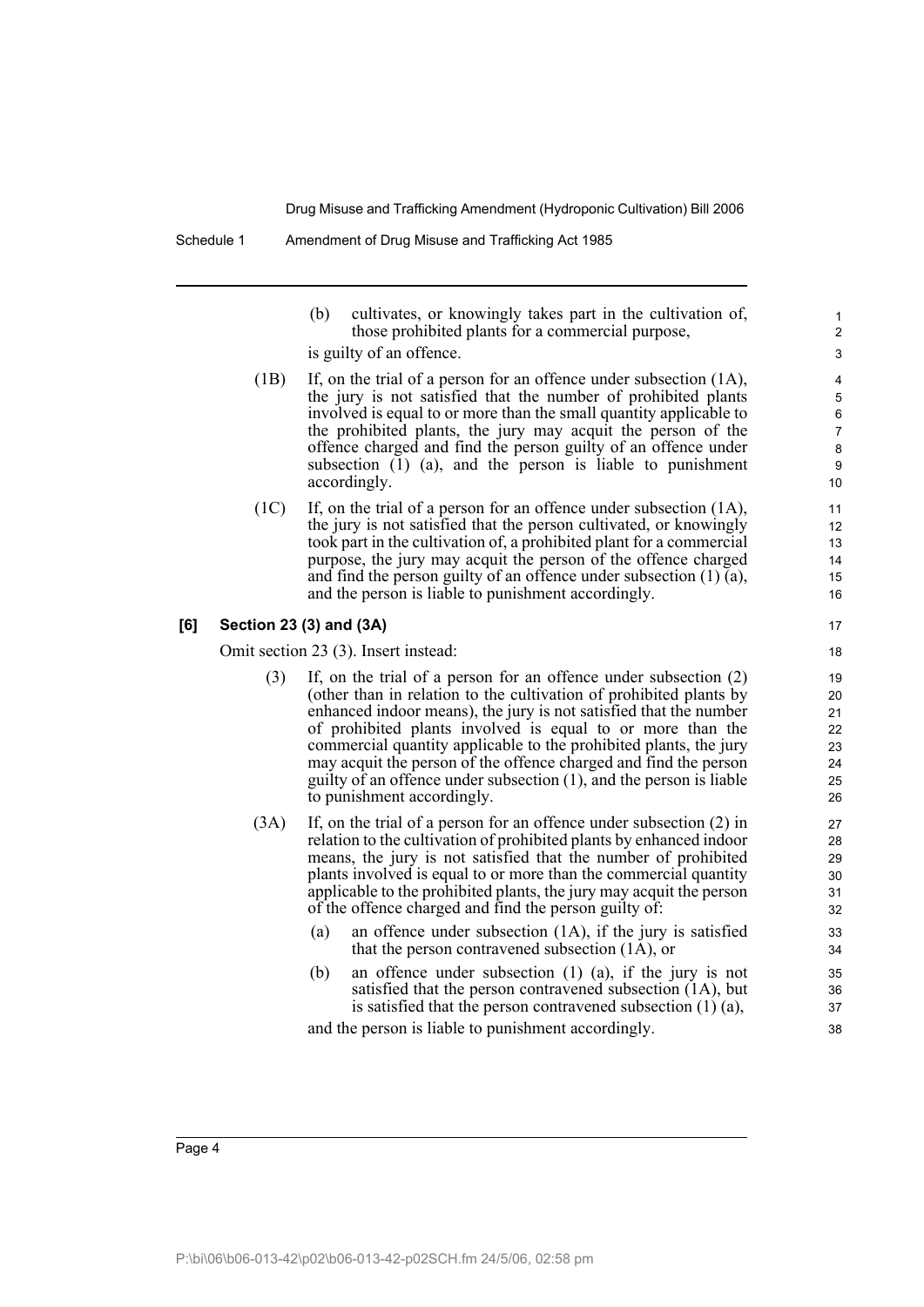|  | Amendment of Drug Misuse and Trafficking Act 1985 |  |
|--|---------------------------------------------------|--|
|  |                                                   |  |

| $[7]$ | <b>Section 23 (6)</b>                                                                                                                            |                                 |     |                                                                                                                                                                                                           |                      |  |  |  |  |
|-------|--------------------------------------------------------------------------------------------------------------------------------------------------|---------------------------------|-----|-----------------------------------------------------------------------------------------------------------------------------------------------------------------------------------------------------------|----------------------|--|--|--|--|
|       |                                                                                                                                                  | Insert after section 23 $(5)$ : |     |                                                                                                                                                                                                           |                      |  |  |  |  |
|       | (6)<br>In this section and section 23A, <i>cultivating a prohibited plant for</i><br><i>a commercial purpose</i> includes cultivating the plant: |                                 |     |                                                                                                                                                                                                           |                      |  |  |  |  |
|       |                                                                                                                                                  |                                 | (a) | with the intention of selling it or any of its products, or                                                                                                                                               | 5                    |  |  |  |  |
|       |                                                                                                                                                  |                                 | (b) | with the belief that another person intends to sell it or any<br>of its products.                                                                                                                         | 6<br>$\overline{7}$  |  |  |  |  |
| [8]   |                                                                                                                                                  | <b>Section 23A</b>              |     |                                                                                                                                                                                                           | $\bf 8$              |  |  |  |  |
|       |                                                                                                                                                  | Insert after section 23:        |     |                                                                                                                                                                                                           | 9                    |  |  |  |  |
|       | 23A                                                                                                                                              |                                 |     | Offences with respect to enhanced indoor cultivation of prohibited<br>plants in presence of children                                                                                                      | 10<br>11             |  |  |  |  |
|       |                                                                                                                                                  | (1)                             |     | A person who:                                                                                                                                                                                             | 12                   |  |  |  |  |
|       |                                                                                                                                                  |                                 | (a) | cultivates, or knowingly takes part in the cultivation of, a<br>prohibited plant by enhanced indoor means, and                                                                                            | 13<br>14             |  |  |  |  |
|       |                                                                                                                                                  |                                 | (b) | exposes a child to that cultivation process, or to substances<br>being stored for use in that cultivation process,                                                                                        | 15<br>16             |  |  |  |  |
|       |                                                                                                                                                  |                                 |     | is guilty of an offence.                                                                                                                                                                                  | 17                   |  |  |  |  |
|       |                                                                                                                                                  | (2)                             |     | A person who:                                                                                                                                                                                             | 18                   |  |  |  |  |
|       |                                                                                                                                                  |                                 | (a) | cultivates, or knowingly takes part in the cultivation of, a<br>number of prohibited plants by enhanced indoor means<br>which is not less than the commercial quantity applicable<br>to those plants, and | 19<br>20<br>21<br>22 |  |  |  |  |
|       |                                                                                                                                                  |                                 | (b) | exposes a child to that cultivation process, or to substances<br>being stored for use in that cultivation process,                                                                                        | 23<br>24             |  |  |  |  |
|       |                                                                                                                                                  |                                 |     | is guilty of an offence.                                                                                                                                                                                  | 25                   |  |  |  |  |
|       |                                                                                                                                                  | (3)                             |     | A person who:                                                                                                                                                                                             | 26                   |  |  |  |  |
|       |                                                                                                                                                  |                                 | (a) | cultivates by enhanced indoor means, or knowingly takes<br>part in the cultivation by enhanced indoor means of, a<br>number of prohibited plants which is:                                                | 27<br>28<br>29       |  |  |  |  |
|       |                                                                                                                                                  |                                 |     | (i)<br>not less than the small quantity applicable to the<br>prohibited plants, and                                                                                                                       | 30<br>31             |  |  |  |  |
|       |                                                                                                                                                  |                                 |     | less than the commercial quantity applicable to<br>(ii)<br>those prohibited plants, and                                                                                                                   | 32<br>33             |  |  |  |  |
|       |                                                                                                                                                  |                                 | (b) | cultivates, or knowingly takes part in the cultivation of,<br>those prohibited plants for a commercial purpose, and                                                                                       | 34<br>35             |  |  |  |  |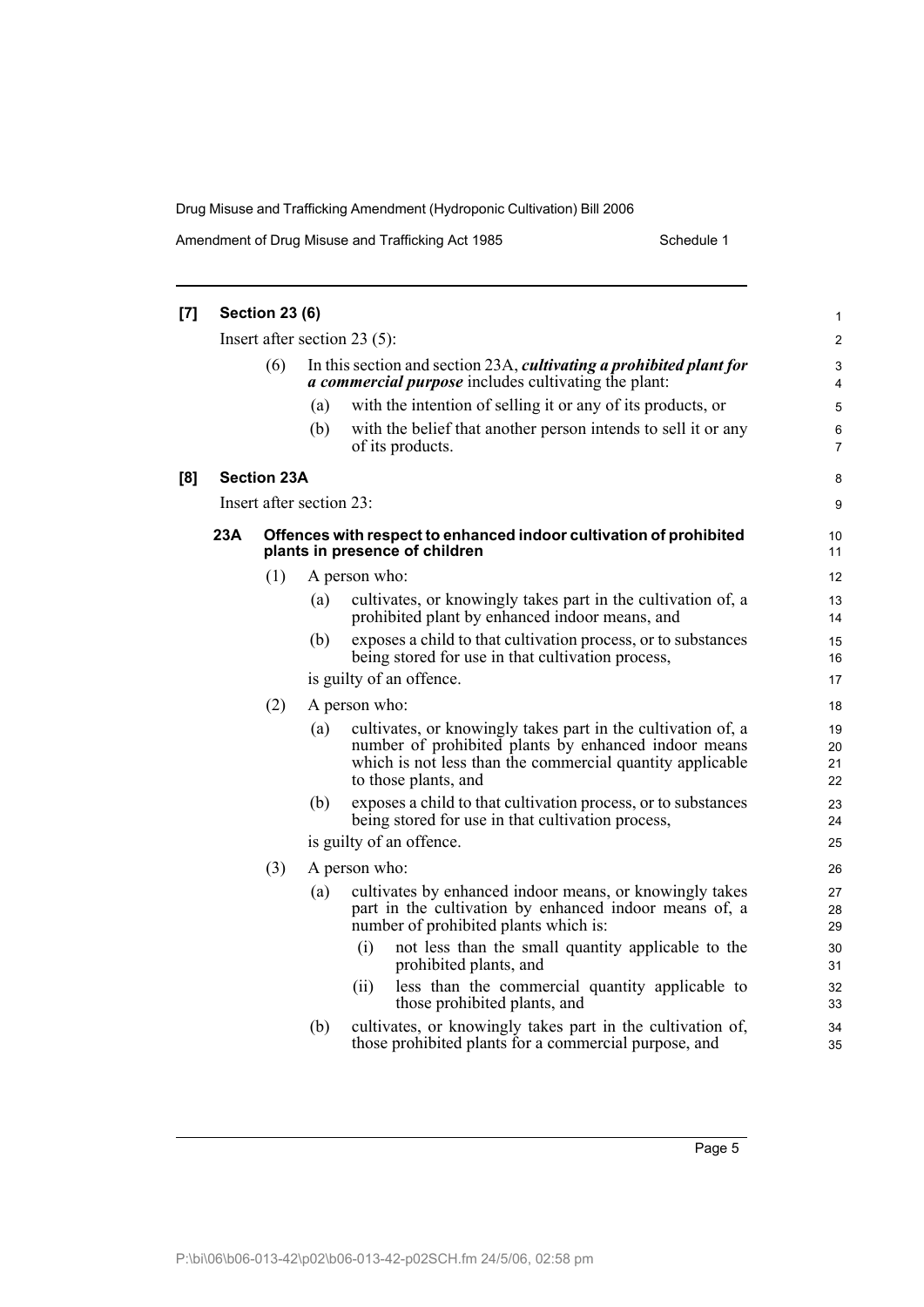|     | (c)<br>exposes a child to that cultivation process, or to substances<br>being stored for use in that cultivation process,                                                                                                                                                                                                                                                                                     | 1<br>$\overline{c}$              |
|-----|---------------------------------------------------------------------------------------------------------------------------------------------------------------------------------------------------------------------------------------------------------------------------------------------------------------------------------------------------------------------------------------------------------------|----------------------------------|
|     | is guilty of an offence.                                                                                                                                                                                                                                                                                                                                                                                      | 3                                |
| (4) | If, on the trial of a person for an offence under subsection $(2)$ , the<br>jury is not satisfied that the number of prohibited plants involved<br>is equal to or more than the commercial quantity applicable to the<br>prohibited plants, the jury may acquit the person of the offence<br>charged and find the person guilty of:                                                                           | 4<br>5<br>6<br>7<br>8            |
|     | an offence under subsection $(3)$ , if the jury is satisfied that<br>(a)<br>the person contravened subsection $(3)$ , or                                                                                                                                                                                                                                                                                      | 9<br>10                          |
|     | an offence under subsection $(1)$ , if the jury is not satisfied<br>(b)<br>that the person contravened subsection $(3)$ , but is satisfied<br>that the person contravened subsection $(1)$ ,                                                                                                                                                                                                                  | 11<br>12<br>13                   |
|     | and the person is liable to punishment accordingly.                                                                                                                                                                                                                                                                                                                                                           | 14                               |
| (5) | If, on the trial of a person for an offence under subsection $(3)$ , the<br>jury is not satisfied that the person cultivated, or knowingly took<br>part in the cultivation of, a prohibited plant for a commercial<br>purpose, the jury may acquit the person of the offence charged<br>and find the person guilty of an offence under subsection (1), and<br>the person is liable to punishment accordingly. | 15<br>16<br>17<br>18<br>19<br>20 |
| (6) | It is a defence to a prosecution for an offence under subsection<br>$(1)$ , $(2)$ or $(3)$ if the defendant establishes that the exposure of the<br>child to the prohibited plant cultivation process, or to substances<br>being stored for use in that process, did not endanger the health<br>or safety of the child.                                                                                       | 21<br>22<br>23<br>24<br>25       |
| (7) | If, on the trial of a person for an offence under subsection $(1)$ , $(2)$<br>or $(3)$ , the jury:                                                                                                                                                                                                                                                                                                            | 26<br>27                         |
|     | (a)<br>is not satisfied that a child was exposed to the cultivation<br>of a prohibited plant by enhanced indoor means, or to<br>substances being stored for use in such a cultivation<br>process, or                                                                                                                                                                                                          | 28<br>29<br>30<br>31             |
|     | (b)<br>is satisfied that the defence referred to in subsection (6) has<br>been made out,                                                                                                                                                                                                                                                                                                                      | 32<br>33                         |
|     | the jury may acquit the person of the offence charged and find the<br>person guilty of an offence under section 23 $(1)$ $(a)$ , $(2)$ $(a)$ or<br>(1A), respectively, and the person is liable to punishment<br>accordingly.                                                                                                                                                                                 | 34<br>35<br>36<br>37             |
| (8) | In this section, <i>child</i> means a person who is under the age of 16                                                                                                                                                                                                                                                                                                                                       | 38                               |

(8) In this section, *child* means a person who is under the age of 16 years.

39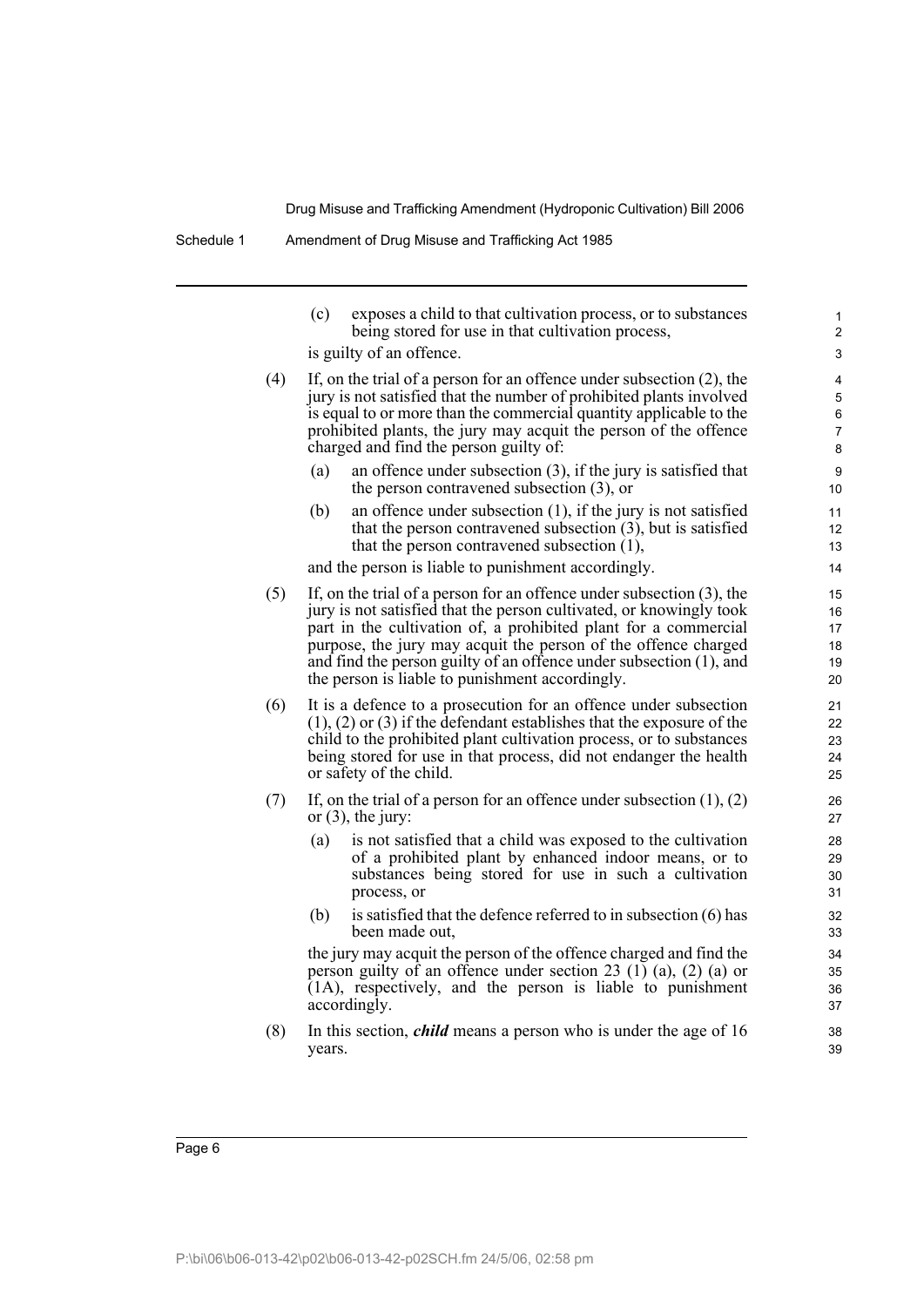| Amendment of Drug Misuse and Trafficking Act 1985 | Schedule 1 |
|---------------------------------------------------|------------|
|---------------------------------------------------|------------|

| [9]    |                                                                                                              |                                    | Sections 30 (1) (a) and 31 (1) (a)                                                                                                                                                                                                                                                         | 1                          |  |  |  |  |  |
|--------|--------------------------------------------------------------------------------------------------------------|------------------------------------|--------------------------------------------------------------------------------------------------------------------------------------------------------------------------------------------------------------------------------------------------------------------------------------------|----------------------------|--|--|--|--|--|
|        |                                                                                                              |                                    | Insert "or $23A(1)$ " after " $23(1)$ " wherever occurring.                                                                                                                                                                                                                                | $\overline{2}$             |  |  |  |  |  |
| $[10]$ |                                                                                                              | Sections 30 (1) (e) and 31 (1) (e) |                                                                                                                                                                                                                                                                                            |                            |  |  |  |  |  |
|        | Insert ", 23A (1)" after "23 (1)" wherever occurring.                                                        |                                    |                                                                                                                                                                                                                                                                                            |                            |  |  |  |  |  |
| $[11]$ | Section 33 Penalties for offences involving commercial quantities or<br>cultivation for a commercial purpose |                                    |                                                                                                                                                                                                                                                                                            |                            |  |  |  |  |  |
|        | $(d)$ .                                                                                                      |                                    | Insert " $(1A)$ or" after "section 23" wherever occurring in section 33 (1) (a) and                                                                                                                                                                                                        | $\overline{7}$<br>8        |  |  |  |  |  |
| $[12]$ |                                                                                                              | <b>Section 33AD</b>                |                                                                                                                                                                                                                                                                                            | $\boldsymbol{9}$           |  |  |  |  |  |
|        |                                                                                                              |                                    | Insert as section 33AD:                                                                                                                                                                                                                                                                    | 10                         |  |  |  |  |  |
|        | 33AD                                                                                                         |                                    | Penalties for offences with respect to enhanced indoor cultivation<br>of prohibited plants in presence of children                                                                                                                                                                         | 11<br>12                   |  |  |  |  |  |
|        |                                                                                                              | (1)                                | This section applies to the following offences:                                                                                                                                                                                                                                            | 13                         |  |  |  |  |  |
|        |                                                                                                              |                                    | an offence under section 23A $(1)$ , $(2)$ or $(3)$ ,<br>(a)                                                                                                                                                                                                                               | 14                         |  |  |  |  |  |
|        |                                                                                                              |                                    | (b)<br>an offence under section 26 of conspiring to commit an<br>offence referred to in paragraph (a),                                                                                                                                                                                     | 15<br>16                   |  |  |  |  |  |
|        |                                                                                                              |                                    | an offence under section 27 of aiding, abetting,<br>(c)<br>counselling, procuring, soliciting or inciting the<br>commission of an offence referred to in paragraph (a),                                                                                                                    | 17<br>18<br>19             |  |  |  |  |  |
|        |                                                                                                              |                                    | an offence under section 28 of conspiring to commit, or of<br>(d)<br>aiding, abetting, counselling, procuring, soliciting or<br>inciting the commission of, an offence under a law in force<br>outside New South Wales which corresponds to section<br>$23A(1), (2)$ or $(3)$ .            | 20<br>21<br>22<br>23<br>24 |  |  |  |  |  |
|        |                                                                                                              | (2)                                | Except as provided by sections 30 and 31, the penalty for an<br>offence under section 23A (1), or an offence referred to in<br>subsection $(1)$ (b)–(d) that relates to an offence under section 23A<br>$(1)$ , is a fine of 2,400 penalty units or imprisonment for 12 years,<br>or both. | 25<br>26<br>27<br>28<br>29 |  |  |  |  |  |
|        |                                                                                                              | (3)                                | The penalty for an offence under section 23A $(2)$ or $(3)$ , or an<br>offence referred to in subsection $(1)$ $(b)$ – $(d)$ that relates to an<br>offence under section 23A (2) or (3), is a fine of $4,200$ penalty<br>units or imprisonment for 18 years, or both.                      | 30<br>31<br>32<br>33       |  |  |  |  |  |

Page 7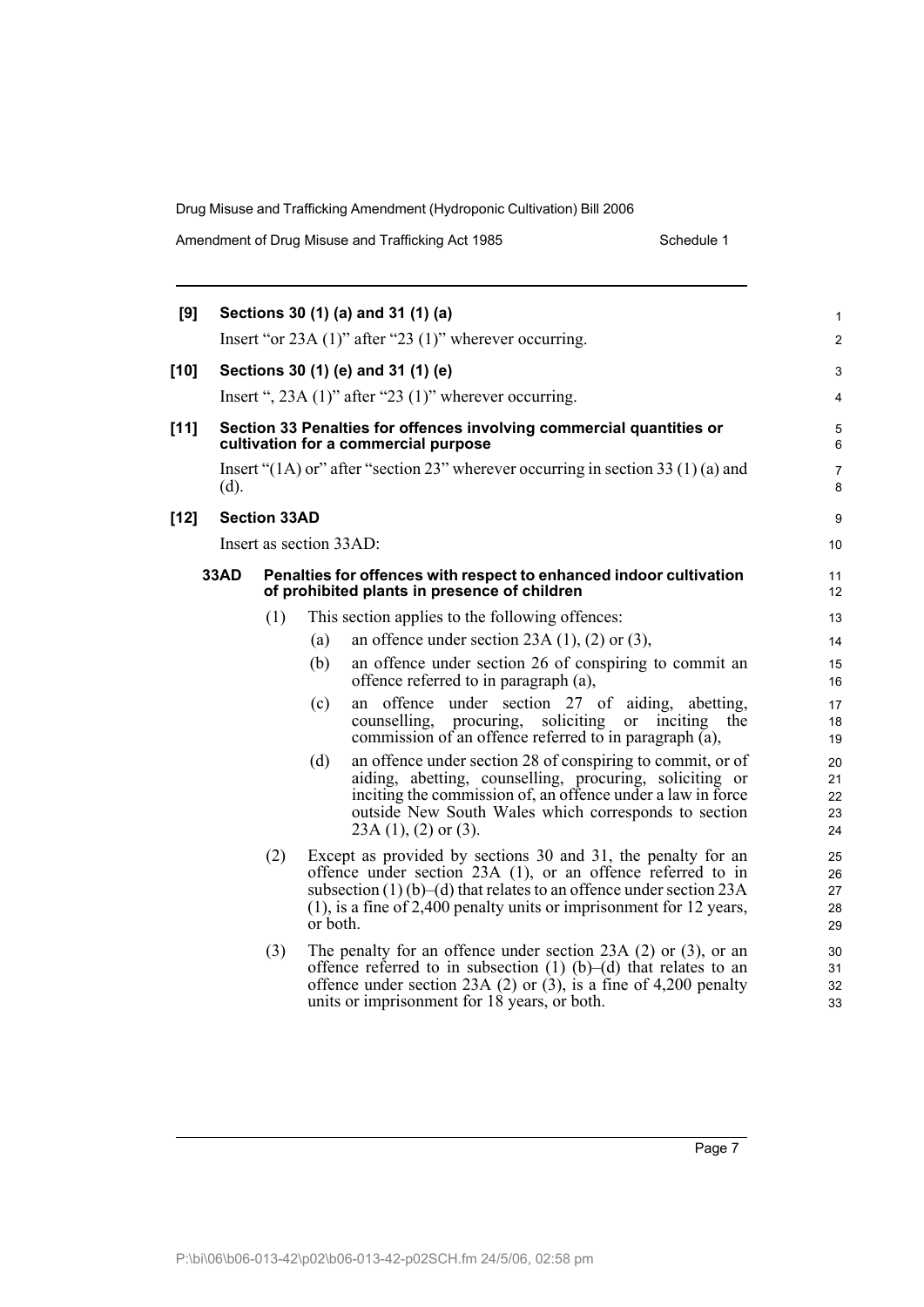Schedule 1 Amendment of Drug Misuse and Trafficking Act 1985

|        |             | (4)                 |                    |                            | Despite subsection $(3)$ , if the court is satisfied that an offence<br>referred to in that subsection involved not less than the large<br>commercial quantity of the prohibited plant concerned, the<br>penalty for the offence is a fine of $6,000$ penalty units or<br>imprisonment for 24 years, or both. | $\mathbf{1}$<br>$\overline{2}$<br>$\mathbf{3}$<br>$\overline{\mathbf{4}}$<br>5 |
|--------|-------------|---------------------|--------------------|----------------------------|---------------------------------------------------------------------------------------------------------------------------------------------------------------------------------------------------------------------------------------------------------------------------------------------------------------|--------------------------------------------------------------------------------|
|        |             | (5)                 |                    | In this section:           |                                                                                                                                                                                                                                                                                                               | 6                                                                              |
|        |             |                     |                    |                            | large commercial quantity, in relation to a prohibited plant,<br>means the number or amount, if any, specified opposite the plant<br>in Column 5 of Schedule 1.                                                                                                                                               | $\overline{7}$<br>$\bf 8$<br>9                                                 |
| [13]   |             | <b>Section 36TA</b> |                    |                            |                                                                                                                                                                                                                                                                                                               | 10                                                                             |
|        |             |                     |                    | Insert before section 36U: |                                                                                                                                                                                                                                                                                                               | 11                                                                             |
|        | <b>36TA</b> |                     | <b>Definitions</b> |                            |                                                                                                                                                                                                                                                                                                               | 12                                                                             |
|        |             |                     |                    | In this Part:              |                                                                                                                                                                                                                                                                                                               | 13                                                                             |
|        |             |                     |                    |                            | <i>commercial cultivation</i> , in relation to prohibited plants, means:                                                                                                                                                                                                                                      | 14                                                                             |
|        |             |                     | (a)                | plants, or                 | the cultivation of a number of prohibited plants which is<br>not less than the commercial quantity applicable to those                                                                                                                                                                                        | 15<br>16<br>17                                                                 |
|        |             |                     | (b)                |                            | the cultivation of a number of prohibited plants which is:                                                                                                                                                                                                                                                    | 18                                                                             |
|        |             |                     |                    | (i)                        | not less than the small quantity applicable to those<br>plants, and                                                                                                                                                                                                                                           | 19<br>20                                                                       |
|        |             |                     |                    | (ii)                       | less than the commercial quantity applicable to<br>those plants,                                                                                                                                                                                                                                              | 21<br>22                                                                       |
|        |             |                     |                    |                            | where the plants or their products are intended by any<br>person for sale.                                                                                                                                                                                                                                    | 23<br>24                                                                       |
|        |             |                     |                    | of the following:          | drug premises means any premises that are used for either or both                                                                                                                                                                                                                                             | 25<br>26                                                                       |
|        |             |                     | (a)                |                            | the unlawful supply or manufacture of prohibited drugs,                                                                                                                                                                                                                                                       | 27                                                                             |
|        |             |                     | (b)                |                            | the unlawful commercial cultivation of prohibited plants<br>by enhanced indoor means.                                                                                                                                                                                                                         | 28<br>29                                                                       |
| $[14]$ |             | plants on premises  |                    |                            | Section 36V Possession or presence of prohibited drugs or prohibited                                                                                                                                                                                                                                          | 30<br>31                                                                       |
|        |             |                     |                    |                            | Insert "or a prohibited plant" after "prohibited drug" wherever occurring.                                                                                                                                                                                                                                    | 32                                                                             |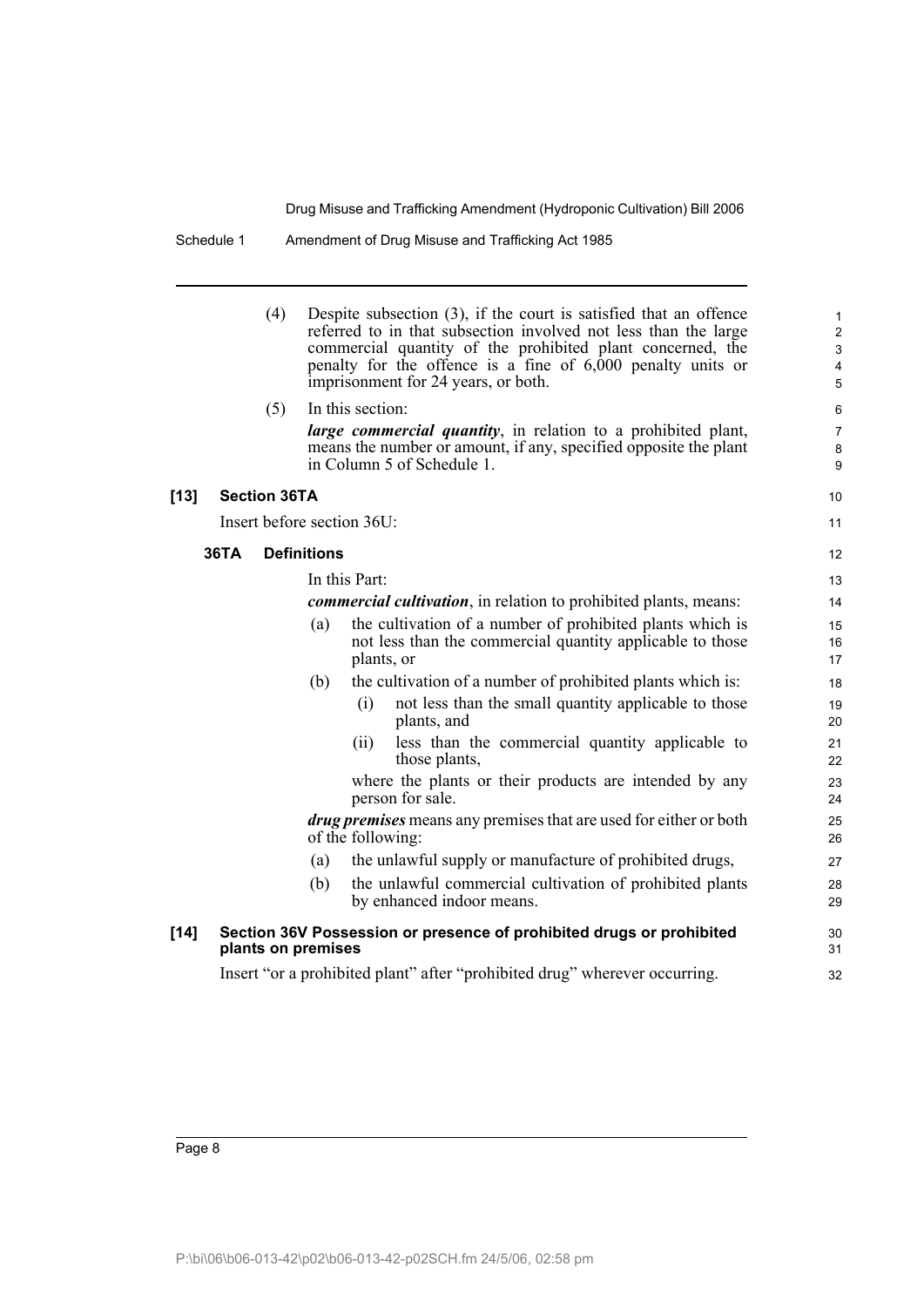Amendment of Drug Misuse and Trafficking Act 1985 Schedule 1

| $[15]$ | Section 36W Evidence that premises are drug premises |                                                                                                                                                                                                                 |                                                                                                                                                                                                                                                                                                                                                                                                                                                                                   |                                              |  |  |  |
|--------|------------------------------------------------------|-----------------------------------------------------------------------------------------------------------------------------------------------------------------------------------------------------------------|-----------------------------------------------------------------------------------------------------------------------------------------------------------------------------------------------------------------------------------------------------------------------------------------------------------------------------------------------------------------------------------------------------------------------------------------------------------------------------------|----------------------------------------------|--|--|--|
|        |                                                      | Omit "were being used for the unlawful supply or manufacture of any<br>prohibited drug." from section 36W (1).<br>Insert instead:                                                                               |                                                                                                                                                                                                                                                                                                                                                                                                                                                                                   |                                              |  |  |  |
|        |                                                      |                                                                                                                                                                                                                 |                                                                                                                                                                                                                                                                                                                                                                                                                                                                                   |                                              |  |  |  |
|        | were being used for either or both of the following: |                                                                                                                                                                                                                 |                                                                                                                                                                                                                                                                                                                                                                                                                                                                                   |                                              |  |  |  |
|        |                                                      | (a)                                                                                                                                                                                                             | the unlawful supply or manufacture of any prohibited<br>drug,                                                                                                                                                                                                                                                                                                                                                                                                                     | 6<br>7                                       |  |  |  |
|        |                                                      | (b)                                                                                                                                                                                                             | the unlawful commercial cultivation by enhanced indoor<br>means of any prohibited plant.                                                                                                                                                                                                                                                                                                                                                                                          | $\bf8$<br>9                                  |  |  |  |
| $[16]$ | <b>Section 36W (3)</b>                               |                                                                                                                                                                                                                 |                                                                                                                                                                                                                                                                                                                                                                                                                                                                                   | 10                                           |  |  |  |
|        | Insert after section $36W(2)$ :                      |                                                                                                                                                                                                                 |                                                                                                                                                                                                                                                                                                                                                                                                                                                                                   | 11                                           |  |  |  |
|        | (3)                                                  |                                                                                                                                                                                                                 | Without limiting matters to which regard may be had in<br>determining whether premises involved in the offence were being<br>used for the commercial cultivation by enhanced indoor means of<br>any prohibited plant, regard may be had to any or all of the<br>following:                                                                                                                                                                                                        | 12<br>13<br>14<br>15<br>16                   |  |  |  |
| (a)    |                                                      | evidence that a police officer authorised by law to enter the<br>premises was wilfully prevented from, or obstructed or<br>delayed in, entering or re-entering those premises or any<br>part of those premises, | 17<br>18<br>19<br>20                                                                                                                                                                                                                                                                                                                                                                                                                                                              |                                              |  |  |  |
|        |                                                      | (b)                                                                                                                                                                                                             | evidence of the external or internal construction of the<br>premises, including any external or internal door of, or<br>means of access to, those premises that is found to be likely<br>to have been fitted with a bolt, bar, chain, or any means or<br>device for the purpose of preventing, delaying or<br>obstructing the entry or re-entry into those premises of<br>such a police officer or any other person, or for giving an<br>alarm in case of such entry or re-entry, | 21<br>22<br>23<br>24<br>25<br>26<br>27<br>28 |  |  |  |
|        |                                                      | (c)                                                                                                                                                                                                             | evidence of a person acting as a lookout to warn persons<br>on the premises of the approach of police officers or other<br>persons,                                                                                                                                                                                                                                                                                                                                               | 29<br>30<br>31                               |  |  |  |
|        |                                                      | (d)                                                                                                                                                                                                             | evidence that there was found on those premises<br>equipment such as:                                                                                                                                                                                                                                                                                                                                                                                                             | 32<br>33                                     |  |  |  |
|        |                                                      |                                                                                                                                                                                                                 | (i)<br>electric lights of 250 watts or higher, or                                                                                                                                                                                                                                                                                                                                                                                                                                 | 34                                           |  |  |  |
|        |                                                      |                                                                                                                                                                                                                 | fluorescent lights that combine the red and blue part<br>(ii)<br>of the light spectrum, or                                                                                                                                                                                                                                                                                                                                                                                        | 35<br>36                                     |  |  |  |
|        |                                                      |                                                                                                                                                                                                                 | light units comprising high intensity discharge<br>(iii)<br>lamps, ballasts, lamp mounts and reflectors (also<br>called ballast boxes), or                                                                                                                                                                                                                                                                                                                                        | 37<br>38<br>39                               |  |  |  |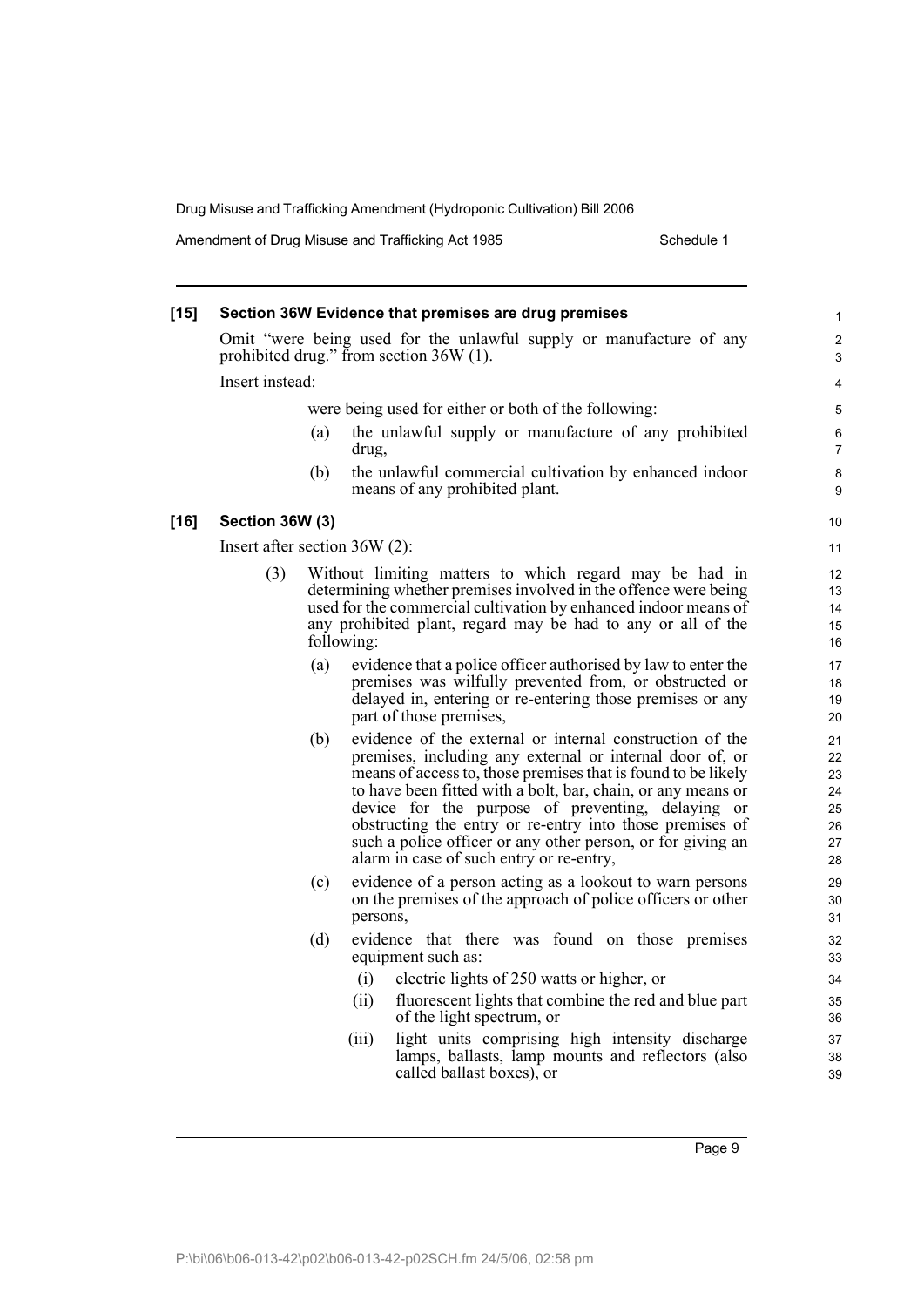Schedule 1 Amendment of Drug Misuse and Trafficking Act 1985

|                    | (iv)<br>growing chambers with spray arm manifolds,<br>hydro-controls and digital timers,                                                                                                                                                                      | 1<br>$\overline{c}$                             |
|--------------------|---------------------------------------------------------------------------------------------------------------------------------------------------------------------------------------------------------------------------------------------------------------|-------------------------------------------------|
| (e)                | evidence that there was found on those premises, or in the<br>possession of a person on the premises, documents or<br>literature concerned with hydroponic or other enhanced<br>indoor cultivation methods or with cannabis cultivation or<br>both,           | 3<br>$\overline{4}$<br>5<br>6<br>$\overline{7}$ |
| (f)                | evidence that there was found on those premises, or in the<br>possession of a person on the premises, cannabis seeds, cut<br>cannabis leaf, cannabis plants or plant clones,                                                                                  | 8<br>9<br>10 <sup>1</sup>                       |
| (g)                | evidence that there was found on those premises, or in the<br>possession of a person on the premises, minerals,<br>chemicals or nutrients, or their packaging, typically used in<br>enhanced indoor cultivation of cannabis plants,                           | 11<br>12<br>13<br>14                            |
| (h)                | evidence that there was abnormally high or low electricity<br>consumption for those premises in relation to other<br>premises of that type not used for such cultivation,                                                                                     | 15<br>16<br>17                                  |
| (i)                | evidence of an apparently unauthorised connection to, or<br>bypass of, the electricity supply to those premises,                                                                                                                                              | 18<br>19                                        |
| (j)                | evidence that there was found on those premises blacked<br>out or boarded up windows or condensation on windows,                                                                                                                                              | 20<br>21                                        |
| (k)                | evidence that there was found on those premises air vents,<br>fan systems or exhaust fans in unusual places or in unusual<br>numbers,                                                                                                                         | 22<br>23<br>24                                  |
| (1)                | evidence that generators were continuously running on<br>those premises,                                                                                                                                                                                      | 25<br>26                                        |
| (m)                | evidence that security devices (such as security cameras)<br>have been installed on those premises,                                                                                                                                                           | 27<br>28                                        |
| (n)                | evidence that draft excluders have been fitted to any<br>external doors or those premises,                                                                                                                                                                    | 29<br>30                                        |
| $\left( 0 \right)$ | evidence that there was found on those premises any<br>documents or other records, including any computer<br>records, that appear to have been kept or used in<br>connection with the unlawful cultivation by enhanced<br>indoor means of a prohibited plant, | 31<br>32<br>33<br>34<br>35                      |
| (p)                | evidence that there was found on those premises any large<br>amount of money that is not accounted for by the owner or<br>occupier of those premises,                                                                                                         | 36<br>37<br>38                                  |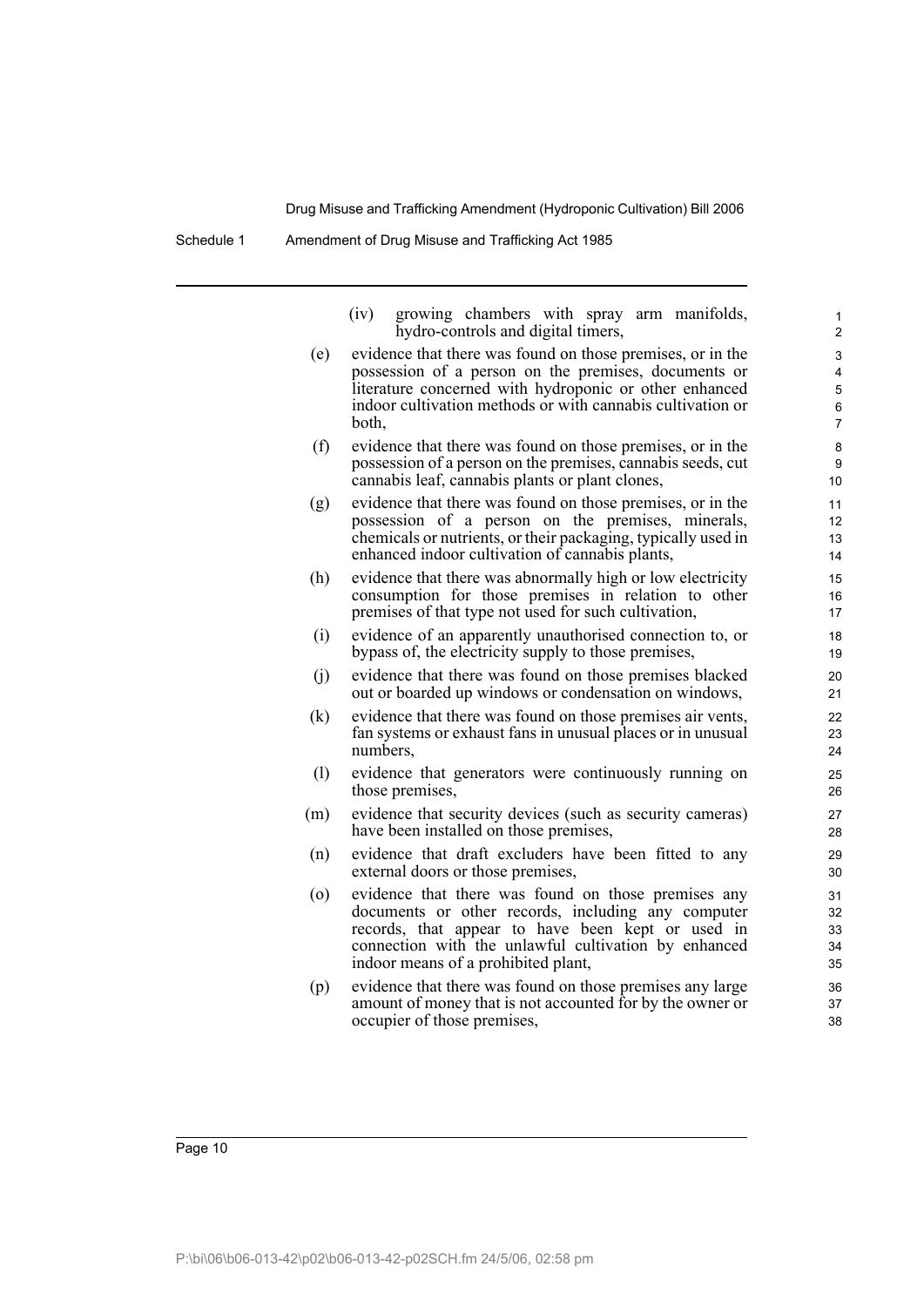Amendment of Drug Misuse and Trafficking Act 1985 Schedule 1

|      | evidence that there were found on those premises persons<br>(g)<br>who appeared to be affected by a prohibited drug<br>manufactured from the prohibited plant concerned,<br>any other matters as are prescribed by the regulations.<br>(r)<br><b>Schedule 1</b><br>Omit the matter relating to Cannabis plant. Insert instead: |  |  |  | 2<br>3 |    |     |   |   |
|------|--------------------------------------------------------------------------------------------------------------------------------------------------------------------------------------------------------------------------------------------------------------------------------------------------------------------------------|--|--|--|--------|----|-----|---|---|
|      |                                                                                                                                                                                                                                                                                                                                |  |  |  |        |    |     | 4 |   |
| [17] |                                                                                                                                                                                                                                                                                                                                |  |  |  |        |    |     |   | 5 |
|      |                                                                                                                                                                                                                                                                                                                                |  |  |  |        |    |     | 6 |   |
|      |                                                                                                                                                                                                                                                                                                                                |  |  |  |        |    |     |   |   |
|      | Cannabis plant cultivated by                                                                                                                                                                                                                                                                                                   |  |  |  | 50     | 50 | 200 |   |   |

| $\alpha$ cannuo is plaint valued by<br>enhanced indoor means |                               | $\sim$ $\sim$ $\sim$ | $\sim$ | <u>_ , , , ,</u>       |        |
|--------------------------------------------------------------|-------------------------------|----------------------|--------|------------------------|--------|
| Cannabis plant—other                                         | the company of the company of |                      | 250    | $\therefore$ 1 000 $-$ | $\sim$ |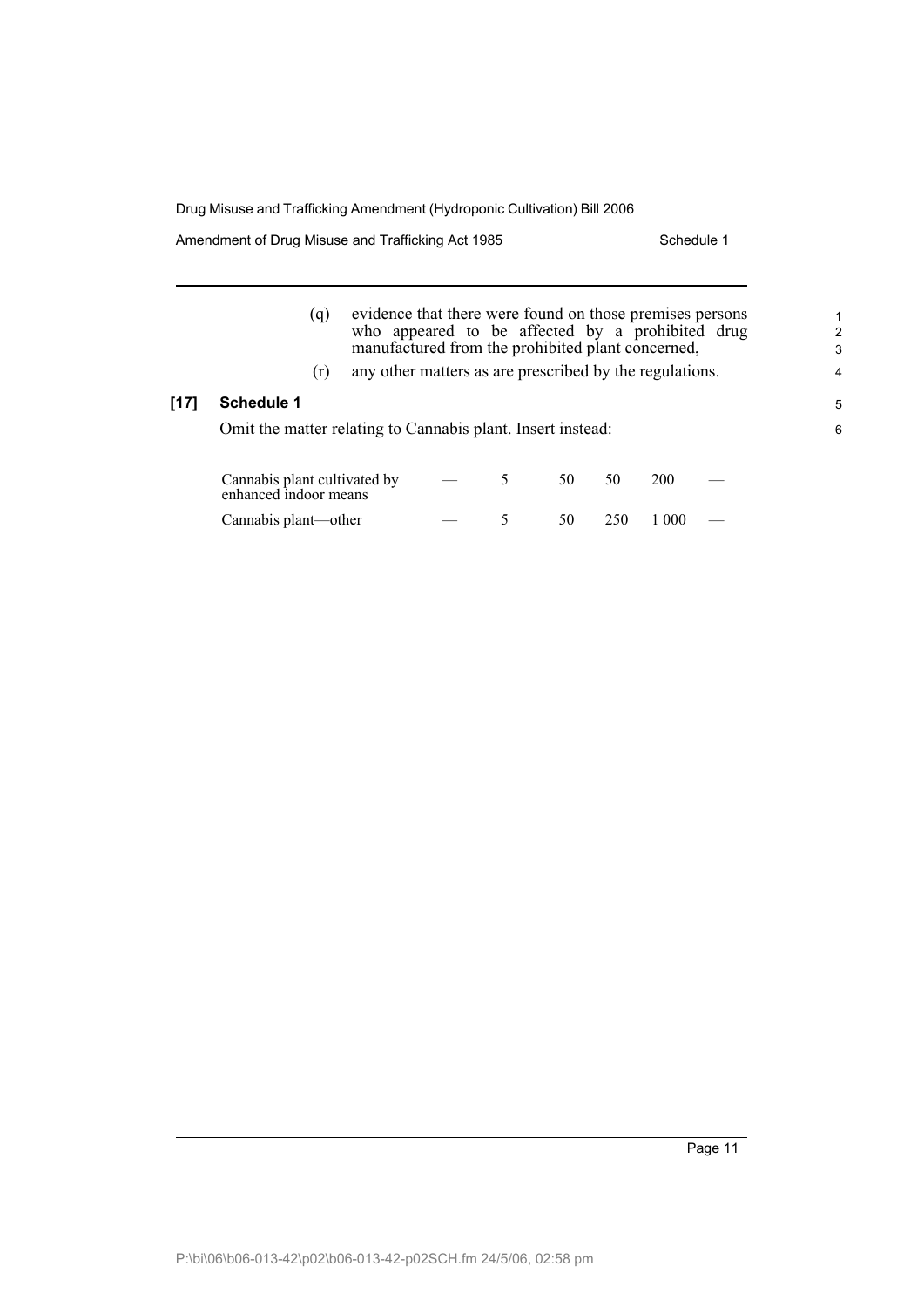|                  | <b>Schedule 2</b><br><b>Amendment of other Acts</b>                                                                                                         | $\mathbf{1}$   |
|------------------|-------------------------------------------------------------------------------------------------------------------------------------------------------------|----------------|
|                  | (Section 4)                                                                                                                                                 | $\overline{2}$ |
| 2.1              | <b>Electricity Supply Act 1995 No 94</b>                                                                                                                    | 3              |
|                  | Sections 64-70                                                                                                                                              | 4              |
|                  | Omit the maximum penalty wherever occurring.                                                                                                                | 5              |
|                  | Insert instead:                                                                                                                                             | 6              |
|                  | Maximum penalty:                                                                                                                                            | $\overline{7}$ |
|                  | in the case of a corporation—2,000 penalty units, or<br>(a)                                                                                                 | 8              |
|                  | in any other case—100 penalty units or imprisonment for<br>(b)<br>2 years (or both).                                                                        | 9<br>10        |
| 2.2 <sub>2</sub> | Law Enforcement (Powers and Responsibilities) Act 2002<br><b>No 103</b>                                                                                     | 11<br>12       |
| [1]              | <b>Section 139 Definitions</b>                                                                                                                              | 13             |
|                  | Insert in alphabetical order in section 139 (1):                                                                                                            | 14             |
|                  | <i>cultivation by enhanced indoor means</i> , in relation to a<br>prohibited plant, has the same meaning as in the Drug Misuse and<br>Trafficking Act 1985. | 15<br>16<br>17 |
| $[2]$            | <b>Section 139 (1)</b>                                                                                                                                      | 18             |
|                  | Omit the definition of <i>drug premises</i> . Insert instead:                                                                                               | 19             |
|                  | <i>drug premises</i> means any premises that are used for either or both<br>of the following:                                                               | 20<br>21       |
|                  | the unlawful supply or manufacture of prohibited drugs,<br>(a)                                                                                              | 22             |
|                  | the unlawful cultivation of prohibited plants by enhanced<br>(b)<br>indoor means.                                                                           | 23<br>24       |
| $[3]$            | Section 140 Issue of search warrant-suspected drug premises                                                                                                 | 25             |
|                  | Insert ", or the unlawful cultivation of prohibited plants by enhanced indoor<br>means," after "prohibited drug" in section 140 (1).                        | 26<br>27       |